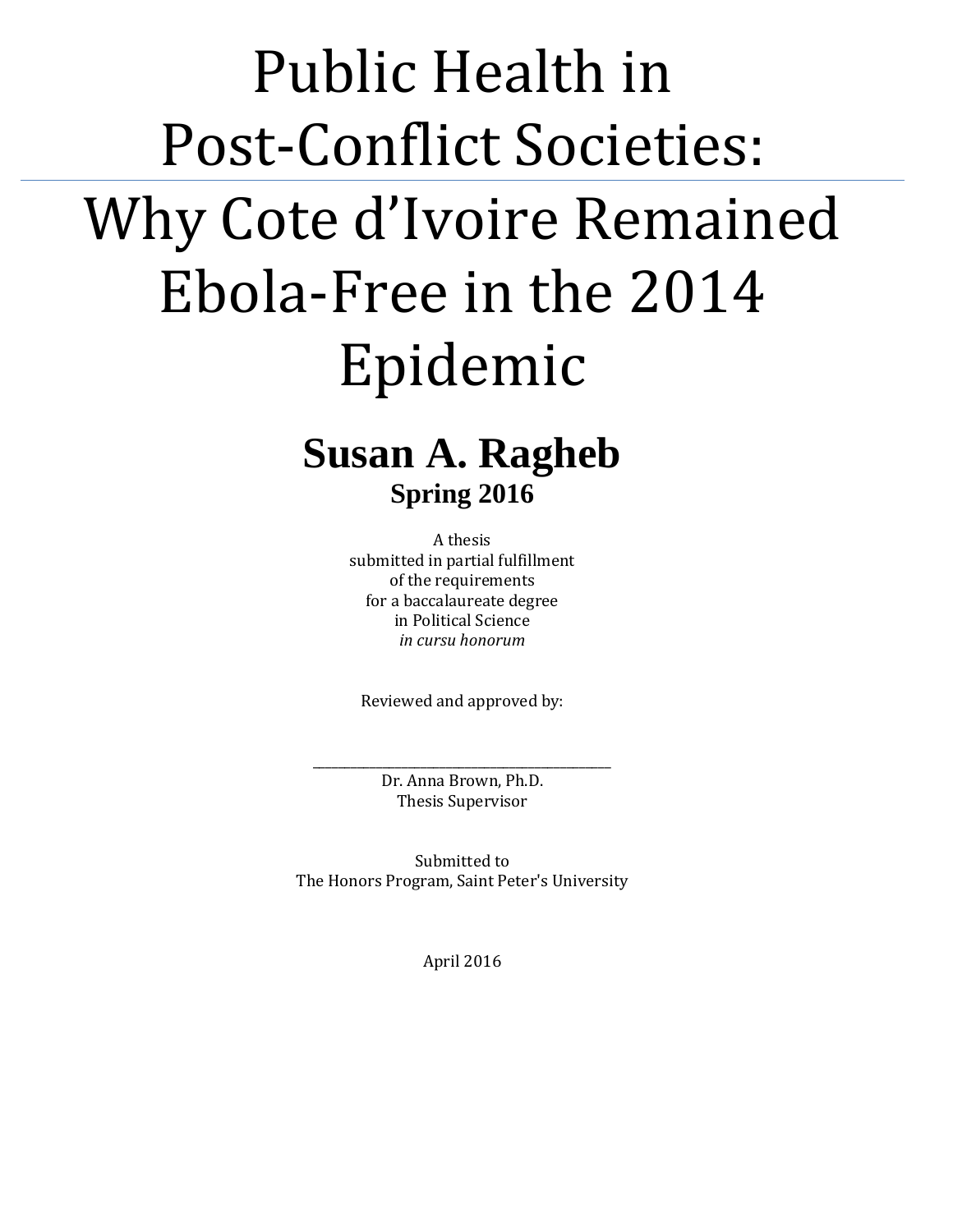### **ACKNOWLEDGMENTS**

This thesis has become a reality thanks to my close friends, family and faculty. I extend my sincere thanks to all of them.

First and foremost, I owe an enormous amount of debt towards Tomek Tomasik, for his ability to remain calmer than a coma through everything and for always providing me with immense support & care. *Po tak długim czasie, jesteś dla mnie wszystkim. Always.*

Saint Peter's University has left its lifelong mark on me; I am forever thankful to this institution. I am deeply grateful to the Honors Program and to Dr. Rachel Wifall for her undying dedication to all her students and the enthusiasm she brings to any endeavors.

I am grateful to Drs. Anna Brown and Edgar Colon for saving a senior in distress and guiding me through my research.

To my Polish family: Henryka Tomasik, Jurasz Tomasik, and Adas Tomasik, I can never be thankful enough for all your support and love throughout my college career. *Jesteś moja rodzina.*

Last but not least: Mr. Nicholas Antonucci and Misses Lauren Chukrallah, Shina Shibly and Lisa Thottumari, Purveyors of Aid to Mischief-Makers, you have aided me in my countless and often dubious pursuits. Though we ought to be careful, because more often than not…..we're **up** to something.

Mischief managed!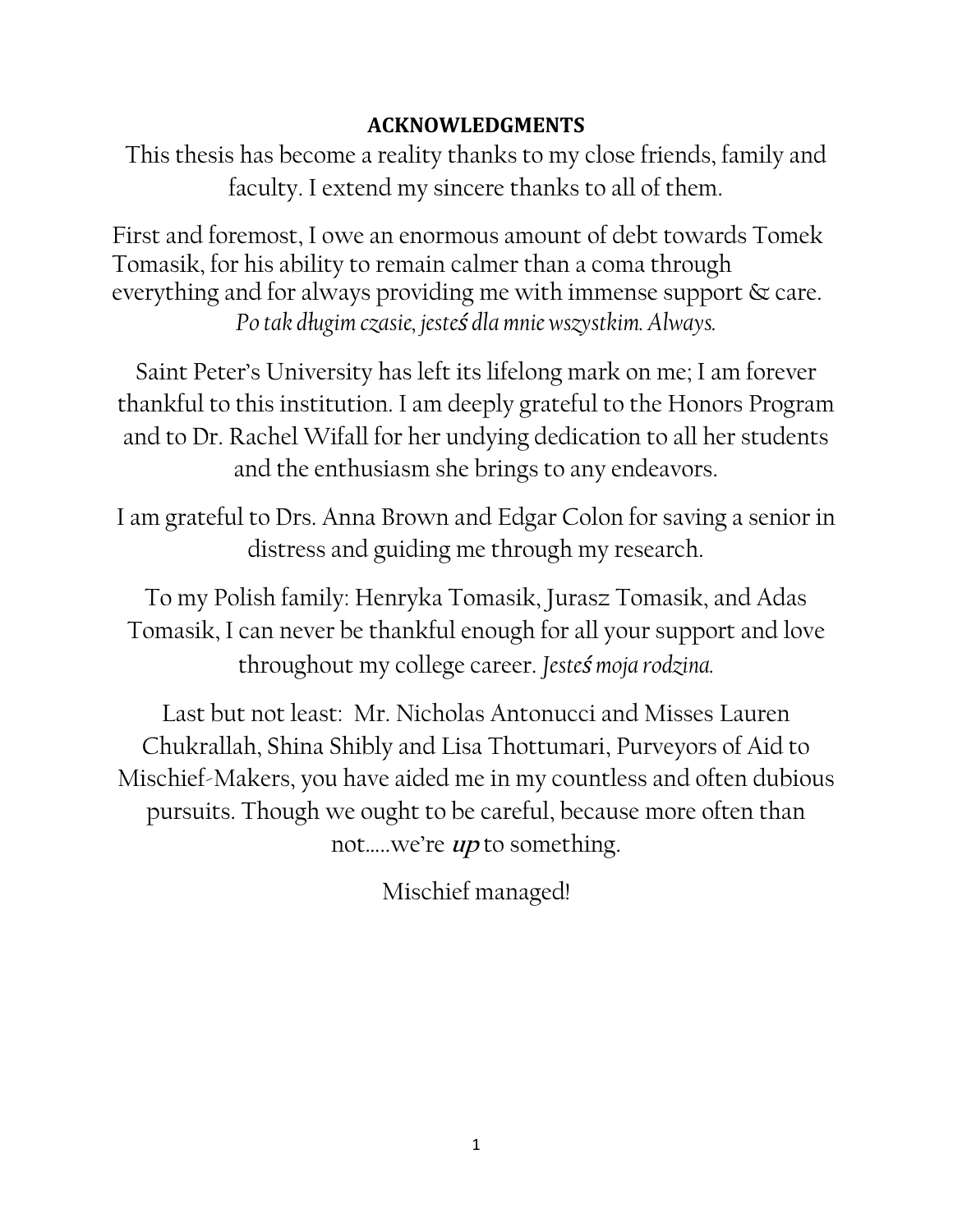## **Table of Contents**

| Technocratic Model<br>$\bullet$<br>Pluralist Model<br>$\bullet$                |
|--------------------------------------------------------------------------------|
|                                                                                |
| Challenges Within<br>$\bullet$<br>Cote d'Ivoire's Health Campaign<br>$\bullet$ |
| IV. International Community's Response: WHO's failures22                       |
| Media Coverage<br>$\bullet$                                                    |
|                                                                                |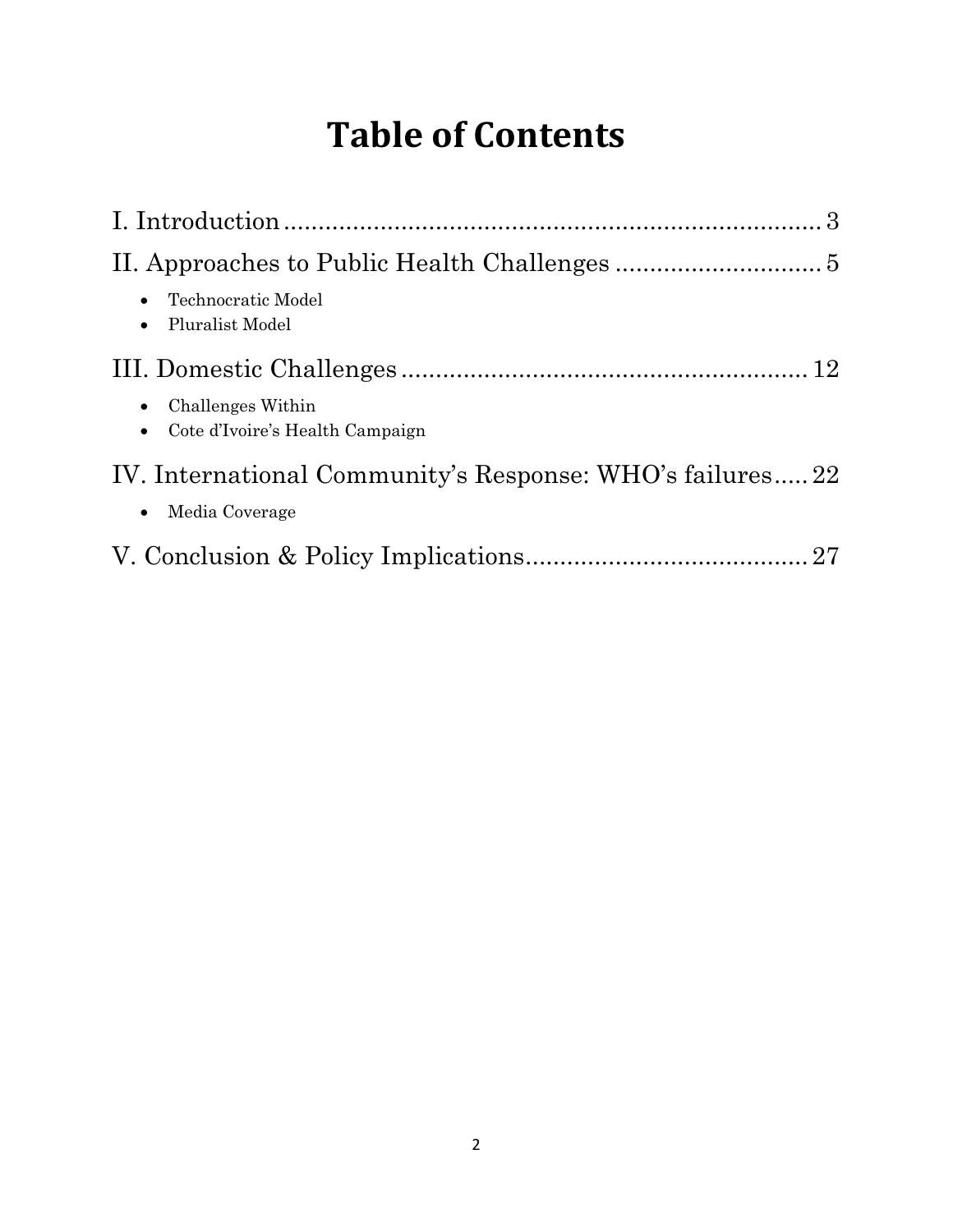#### **I. Introduction**

<span id="page-3-0"></span>The Ebola epidemic took the globe by surprise. From Médecins Sans Frontières' (MSF) cry for international assistance to the email scandal exposing the World Health Organization's (WHO) intentional delay of humanitarian relief, Ebola exposed the unwillingness of the international community to respond to the budding outbreak causing it grow into a regional epidemic and even crossing into Europe and the United States.<sup>1</sup> Unfortunately, international attention was not garnered for the disease until it had cleared customs at the airports of Western nations. Ebola outbreaks had occurred before in Africa but the virus was new to West Africa. No vaccines or treatment aside from palliative care had been developed, making prevention and quarantine the only methods of combatting the disease2. The virus hit fragile post-conflict states that suffered from weak health institutions and lacked the appropriate resources to patrol borders. Ebola was a recipe for disaster.

Health development in developing nations is too often overlooked in favor of other developments such as economic or political, leaving weak nations vulnerable to biological hazards. Health development is critical for healthy populations and extends beyond crisis management to the provision of maternal health, pediatric health, mental health and several other critical health issues. In the Ebola-stricken nations, all health services were affected by the epidemic, causing a vicious cycle of poor health leading to a higher exposure to the virus. Regarding development, Ebola turned back the clock and negatively impacted the economies of Guinea, Liberia and Sierra Leone. <sup>3</sup>

<sup>1</sup>The WHO accused MSF was of inciting public panic by demanding international actin for Ebola. I will expand more on the details of the international community's response in Ch 4.

<sup>2</sup> There is current research for a vaccine.

<sup>3</sup> World Health Organization. "Ebola Response Roadmap Situation Report." The Lancet, 2014: 603-605.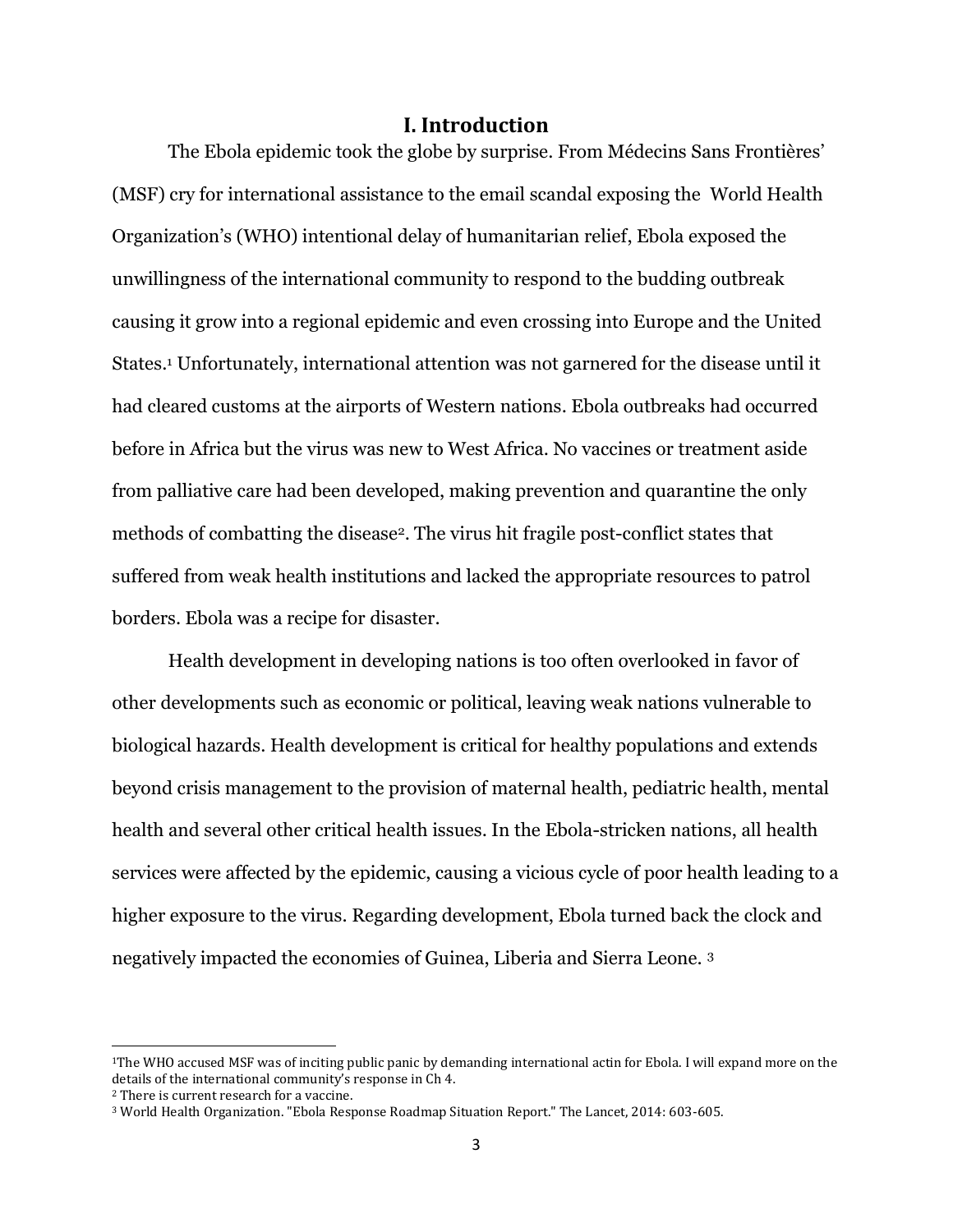Cote d'Ivoire remained unscathed in the epidemic with no recorded cases despite sharing porous borders with some of the hardest counties in Liberia and Guinea. Why? The simple answer lies in the Ivorian's government leadership of the Ebola effort as compared to relying solely on non-profits or other foreign entities. Cote d'Ivoire shares a similar history with its Ebola-stricken neighbors and also suffers from weak health institutions. This developing nation, however, was able to protect itself from a ravaging epidemic. Thus, it is important to understand why the epidemic was poorly managed in Guinea, Liberia and Sierra Leone but incredibly fended off by Cote d'Ivoire. In this paper, I will limit the discussion to the top two approaches to public health challenges, explain domestic and international challenges to managing the epidemic and conclude with the policy implications for global public health.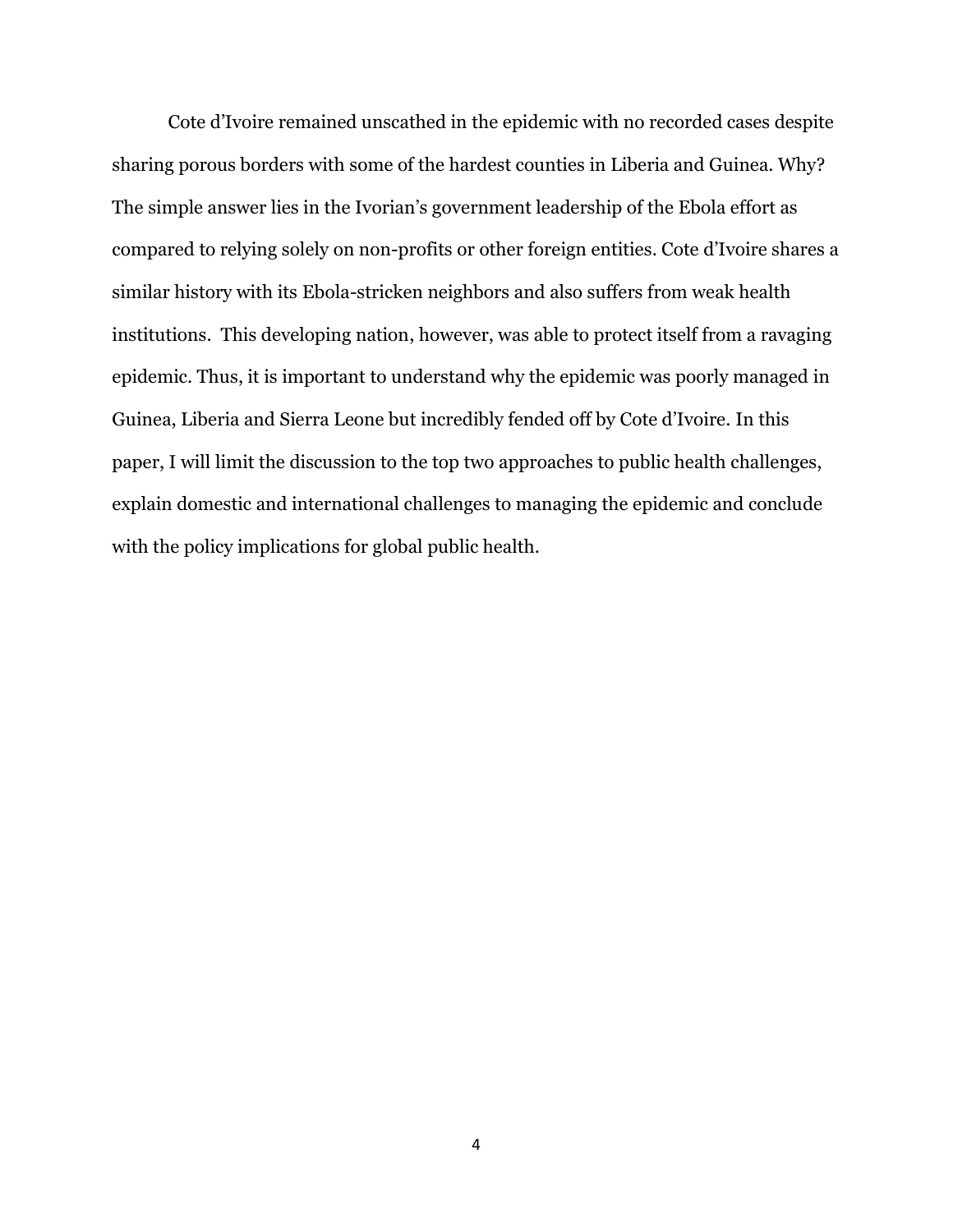#### **II. Approaches to Public Health Challenges**

<span id="page-5-0"></span>The importance of public health in developing countries is well-established. Inadequate access to medical help is an underlying risk driver, as it leaves populations susceptible to biological hazards. Developing nations receive millions of dollars annually to grant medical care to their disadvantaged populations. As poor as these nations are and despite their higher vulnerability to biohazards, their communities possess the same leadership ability of individuals in developed nations. Experience during the past few decades has shown that people can organize themselves to solve their public-health issues and other concerns in partnership with government and non-governmental organizations. <sup>4</sup>There are many examples of how inaccessible populations have empowered themselves, bringing about substantial changes in their communities.<sup>5</sup> Development is best done through extensive collaboration among all members of civil and political society.

Public health is where medicine and politics overlap. For a long period, this relationship was not fully recognized. A survey of public health literature in 1966 found that the most texts "included nothing more than a passing reference to politics, and most… did not contain even that."<sup>6</sup> Conversely, the political science texts included in that same survey contained "virtually no references to the politics of public programs."<sup>7</sup> However, both disciplines have since recognized their similarities and several schools of public health have been established in the past 30 years. More recently, a relationship has been established between development politics and public health. The role of public health in developing countries has been acknowledged, even in the establishment of the

<sup>4</sup> Macfarlane, S., Muli-Musiime, F., & Racelis, M. (2000). Public Health in Developing countries. The Lancet, 841-846.

<sup>5</sup> I will expand more on this point, with specific examples, in Chapter 3.

<sup>6</sup> Kaufman, H. (1966). The political ingredient of public health services: a neglected area. Milbank Mem Fund Q.

<sup>7</sup> Ibid.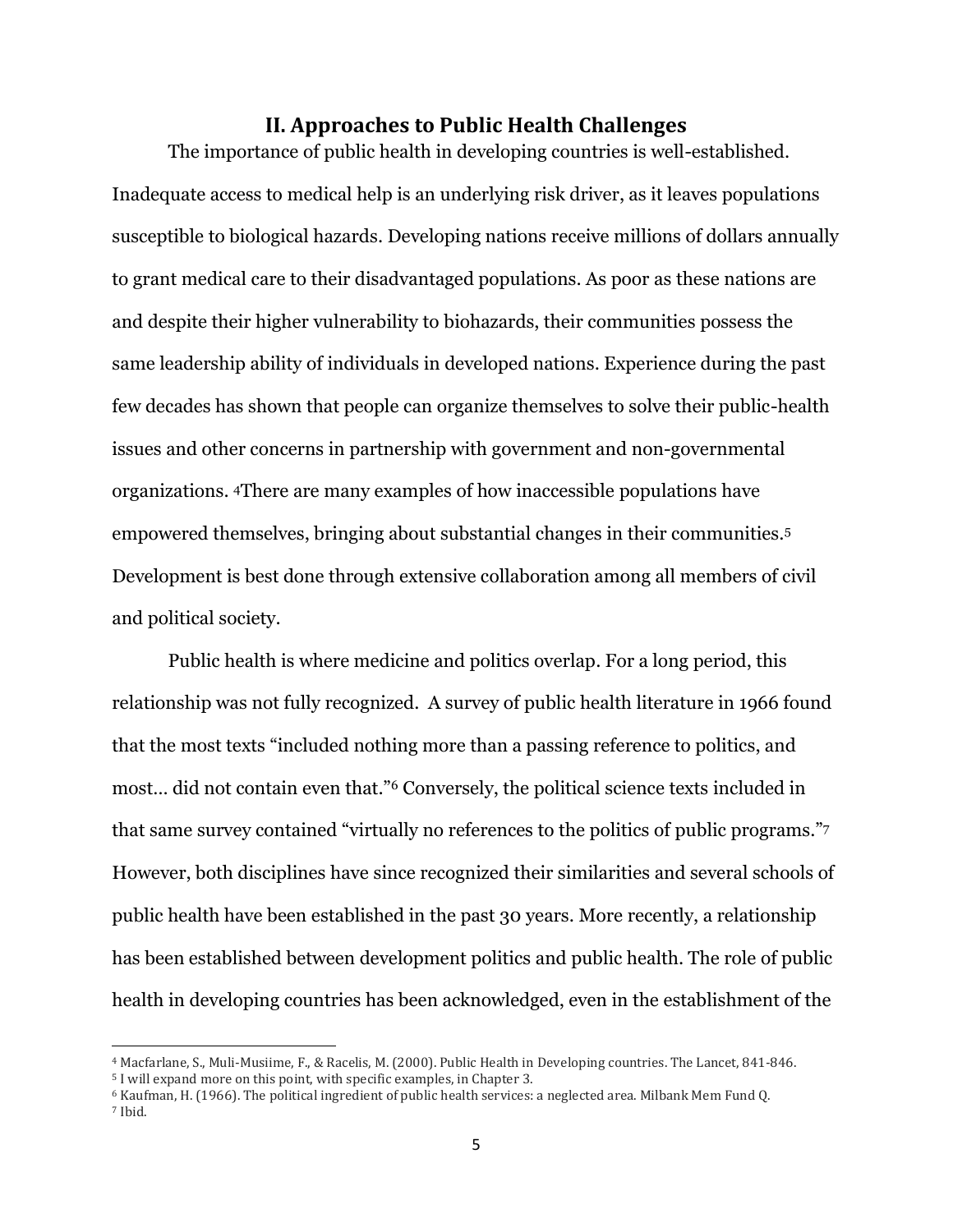United Nations' (UN) Millennium Development Goals (MDGs), specifically goals 5, improving maternal health, and 6, combatting HIV/AIDS and other diseases. The 2015 Sustainable Development Goals (SDGs) <sup>8</sup> have taken a more expansive role with specific focuses within SDG3; its ambitious goals include reducing the global maternal mortality ratio to less than 70 per 100,000 live births by 2030.<sup>9</sup>

At the core of public health is the necessity of a strong trust relationship between the public, health care providers, institutions, and policymakers. It is a relationship that is concerned with the provision of rights and the responsibility to guarantee said rights. Tension arises in public health development in regards to whom should bear the responsibility and to what extent a state should forgo its sovereignty in the face of an emergency or a disaster. This schism between rights and responsibility is due to the globalization of public health. A phenomenon that has been noted by John Rosenau as "governance without government", where non-governmental organizations such as nonprofits or international organizations demand action and assume some of the state's functional responsibility but not its accountability.<sup>10</sup>

The globalization of public health is inevitable and has been leading to the denationalization of public health in states regardless of whether the state is developing or developed.<sup>11</sup> However, developing nations are disproportionately affected more as they have a weaker grasp on their sovereignty. Public health literature is more concerned with medicine and science rather than development and politics.<sup>12</sup> It is only

l

<sup>8</sup> The 17 SDGs replaced the 8 MDGs in 2015 to further galvanize international relations and development <sup>9</sup> UNDP. (2015). Goal 3: Good health and well-being. Retrieved from UNDP [http://www.undp.org/content/undp/en/home/sdgoverview: /post-2015-development-agenda/goal-3.html](http://www.undp.org/content/undp/en/home/sdgoverview:%20/post-2015-development-agenda/goal-3.html)

<sup>10</sup>Sehovic, A. B. (2015). Where are rights? Where is responsibility? Who acts for global public health? Air & Space Power Journal-Africa and Francophonie 6.3, 35-49..

<sup>11</sup>Fidler, D. P. (1997). The globalization of public health: emerging infectious diseases and international relations. Indiana Journal of Global Legal Studies, 11-51.

<sup>12</sup> (Kaufman, 1966)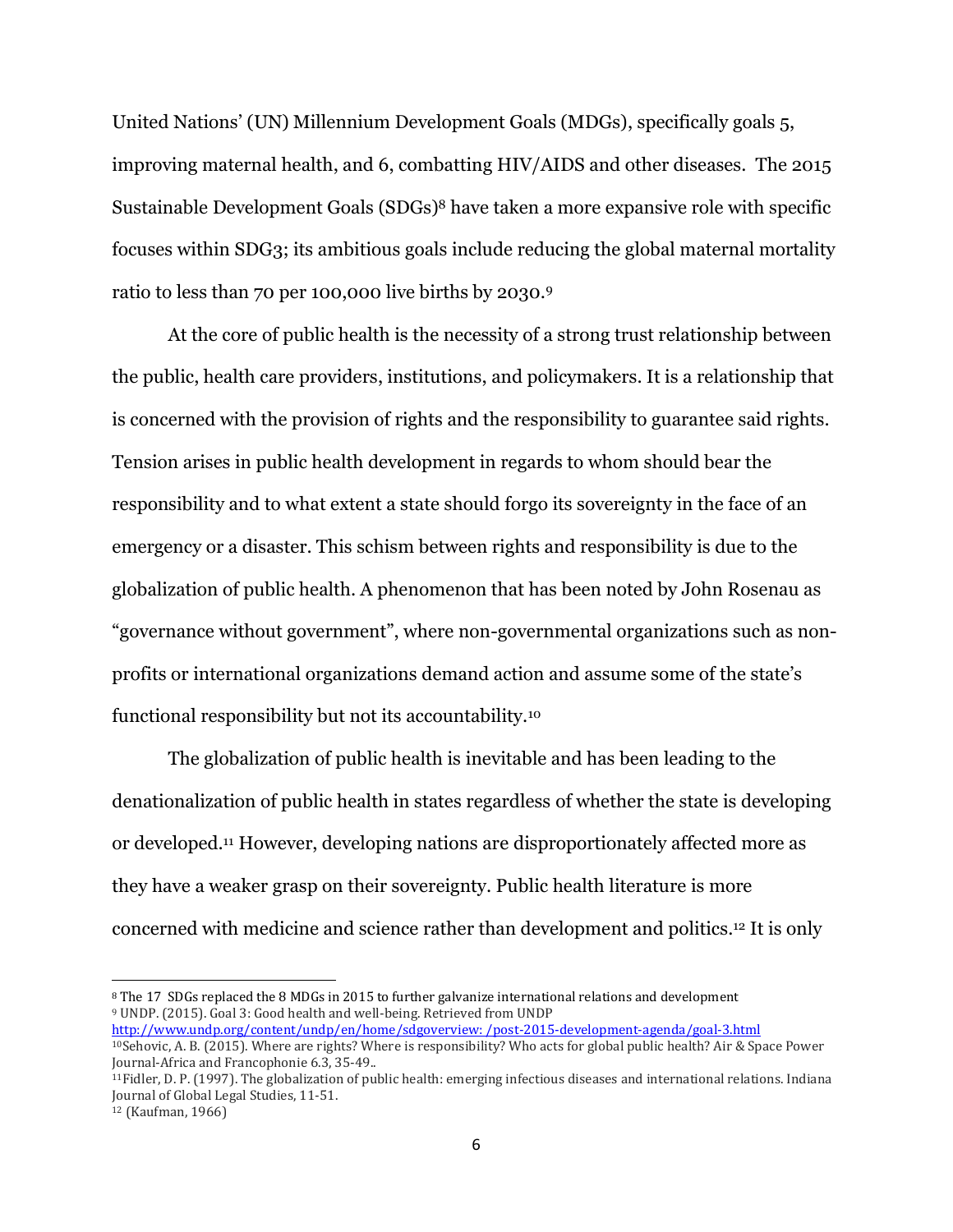recently that public health has begun formulating robust social and political theories.<sup>13</sup> There are two main public health theories: the technocratic model and the pluralist model.14A third one, the political survival model is not as developed as the other two models and is more concerned with effects of corruption rather than progress and reform. Both models are concerned with the distribution of power in public health development with differences as to where responsibility to provide health and welfare rights lies.

#### **i.) Technocratic Model**

The technocratic model of policy presumes the necessity of a political leader to implement reform and progress. While the literature in regards to this model stresses that this political leader does not necessarily have to be from a state's political system, there is no discussion on the effect of outsourcing policy-making in developing countries. Reform can occur from an international organization or other non-state actors (NSA). The literature suggests that a political champion is needed to maximize public interest and motivate global action in response to a public health emergency.<sup>15</sup>

In fact, there are several cases in which a political leader or an NSA successfully garnered attention and mobilized action. The International Campaign to Ban Landmines, championed by Princess Diana led to the creation the 1996 Ottawa Treaty on human security. An alliance between two strong NGOs, US AIDS Coalition to Unleash Power (ACT-UP), and the South African Treatment Action Campaign, brought

<sup>13</sup> Buse, A., & Glassman, K. (2008). Politics, and Public Health Policy Reform. International Encyclopedia of Public Health, 163-170.

<sup>14</sup> Ibid, 165.

<sup>15</sup> Alesina A (1992) Political models of macroeconomic policy and fiscal reform. World Bank Policy Research Working Papers. WPS 970,September 1992.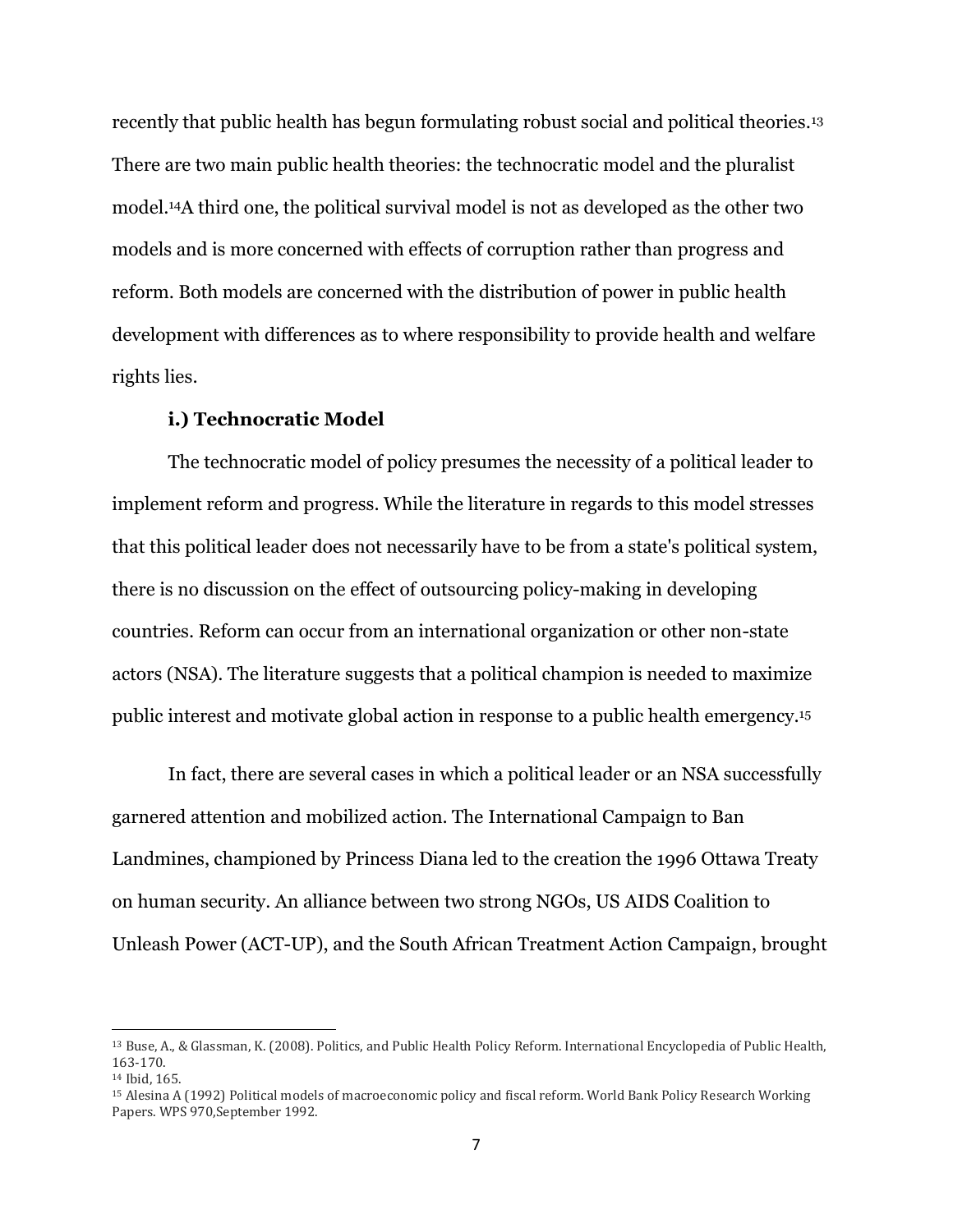the HIV/AIDS pandemic to the U.N Security Council's attention. <sup>16</sup> The Global Witness campaign to ban "blood diamonds," whose sale fueled brutal civil wars in Sierra Leone and Liberia, resulted in the Kimberly Process to certify non-conflict diamonds.<sup>17</sup> All these reforms were possible through the experienced planners and managers that had sufficient political will.

Public health policy literature suggests that the technocratic model is the most viable mechanism to implement change. <sup>18</sup>In regards to public health in developing nations, the 'technocrat' tends to be a foreign NSA. While these foreign technocrats may be sufficient to land issues on an agenda and reach implementation, their policies often attempt to force a "one-size-fits-all" development policy. Big development policies often do not travel well because they exclude local input. The best-designed policies are always contingent on local conditions, making use of pre-existing advantages and seeking to overcome domestic constraints. <sup>1920</sup> An infamous development project that exhibits the shortcomings of a "one-size-fits-all" policy is the PlayPump project which aimed to provide easier water access throughout Southern Africa. PlayPumps are playground merry-go-rounds that are connected to a water pump system and are hence powered by the children's energy. The project was an innovative method of addressing water scarcity, garnered millions in funds and installed hundreds of pumps.<sup>21</sup> However, the PlayPumps cost four times more than traditional pumps and required specialized

 $\overline{a}$ 

<sup>16</sup> Gonzalez A and Munar W (2003) The Political Economy of Social Sector Reforms. Region II, Economic and Sector Study Series. Washington,DC: Inter American Development Bank, December.

<sup>17</sup> Macfarlane, S., Muli-Musiime, F., & Racelis, M. (2000)

<sup>18</sup> (Alesina, 1992)

<sup>19</sup>Rodrik, Dani (2014) World Too Complex For One-Size-Fits-All Models. Havard Kennedy School Website <http://www.hks.harvard.edu/news-events/news/news-archive/world-complex>

<sup>20</sup>By domestic constraints, I am referring to environmental constraints

<sup>21</sup> Graham Saunders, S., & Borland, R. (2013). Marketing-driven philanthropy: the case of PlayPumps. European Business Review, 25(4), 321-335. (Emphasis added)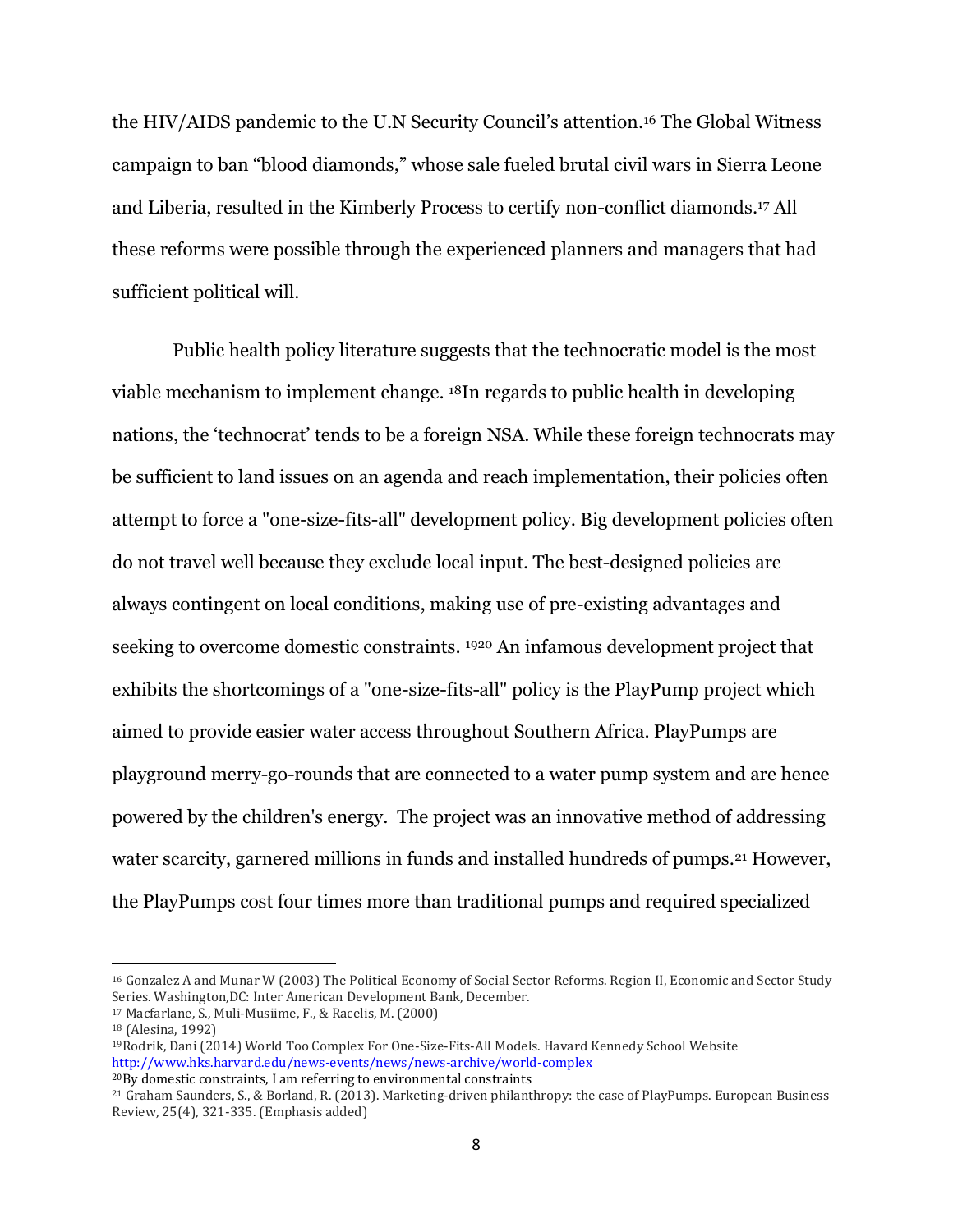maintenance and repair. Several pumps replaced traditional pumps in areas that did not have shallow underground water at all, rendering the PlayPumps useless.<sup>22</sup> In fact, to just meet a community's daily demand for water, "children would have to play for *27 hours every day* to meet PlayPump's target of providing 2,500 people per pump with their daily water need".<sup>23</sup> There was no local consultation, and the pumps were harming local communities. Simply stated, development policies that do not recognize the needs of the local communities and that are not practical are doomed to fail.

#### **ii.) Pluralist Model**

The pluralist model highlights the relationship between politicians and interest groups, national and local agencies, political parties and professional medical associations. It assumes that politicians will serve the interests of these different groups and emphasizes the political competition of groups and ideas. This model suggests that policy-making is caused by how organizations and individuals seek to protect and promote their narrow interests. Reforms are the end results of incentives and benefits being given to preferred communities. <sup>24</sup> There is an acknowledgement of the importance of the informal and formal rules of the interactions between these groups and politicians, positing that these factors affect the feasibility of reform.<sup>25</sup> Some rules governing interaction in the public health system of developing countries may include,

<sup>22</sup> (Macfarlane, Muli-Musiime, & Racelis, 2000)

<sup>23</sup> Ibid, 12.

<sup>24</sup> North, D. (1990). Institutions, Institutional change and Economic Performance. Cambridge,UK: Cambridge University Press.

<sup>25</sup> (Buse, 2008)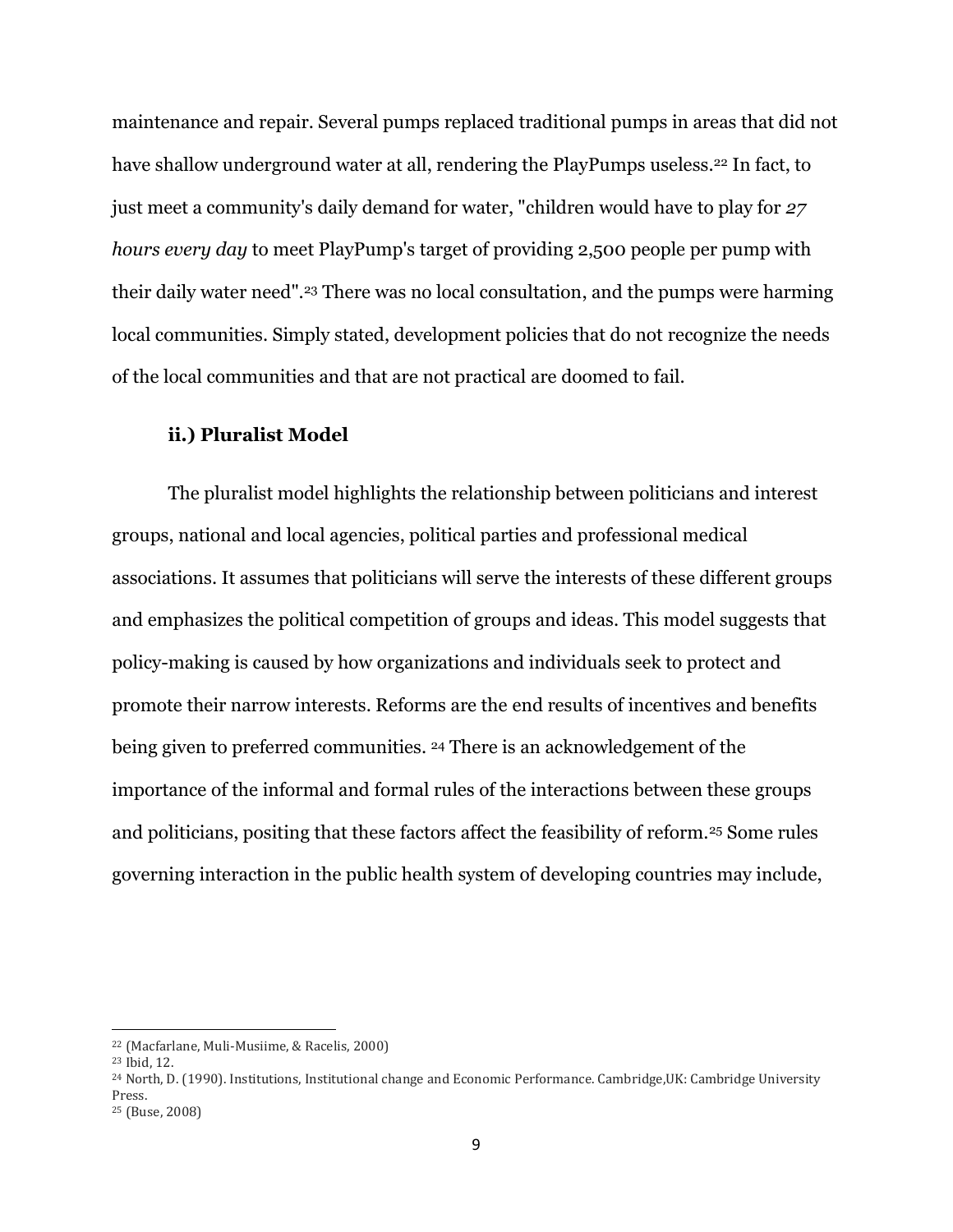for example: 'clientilistic hiring practices in public health facilities or extensive discretionary spending on health by entities other than the Ministry of Health'. 26

Within the context of development, the pluralist model is difficult to represent with specific cases as previously discussed with the technocratic model. The technocratic model is a top-down approach to development, with a champion directing a development target or project. Hence, it is easy to pinpoint specific cases and to analyze closely their impacts-simply follow the technocrat. In the pluralist model, it is a bottomup approach where several stakeholders collaborate to develop widespread development measures. The pluralist model's "champion" is the collaboration itself not the collaborators. Pluralism is the method by which health, sustainable democracies develop. It is the development of civil and political society by the people of a state as compared to a technocrat leading short-sighted development targets. Pluralist policy approaches have a far more-reaching effect because the collaboration is not merely concerned with a specific tangible development goal; it is concerned with the development of the society as a whole.

The pluralist model appears to be the most successful path for public health development as it includes all responsible stakeholders and does not place all the responsibility in the hands of a single champion or an ambitious politician. In developing countries, especially post-conflict nations, the civil and political society have been deeply affected by brutal conflicts and need to recover to lead further the path to resolution and democracy. Additionally, it closely reflects how developed nations form public health policies. Health systems are very prone to corruption. Corruption can

 $\overline{a}$ 

<sup>26</sup> Ibid,164.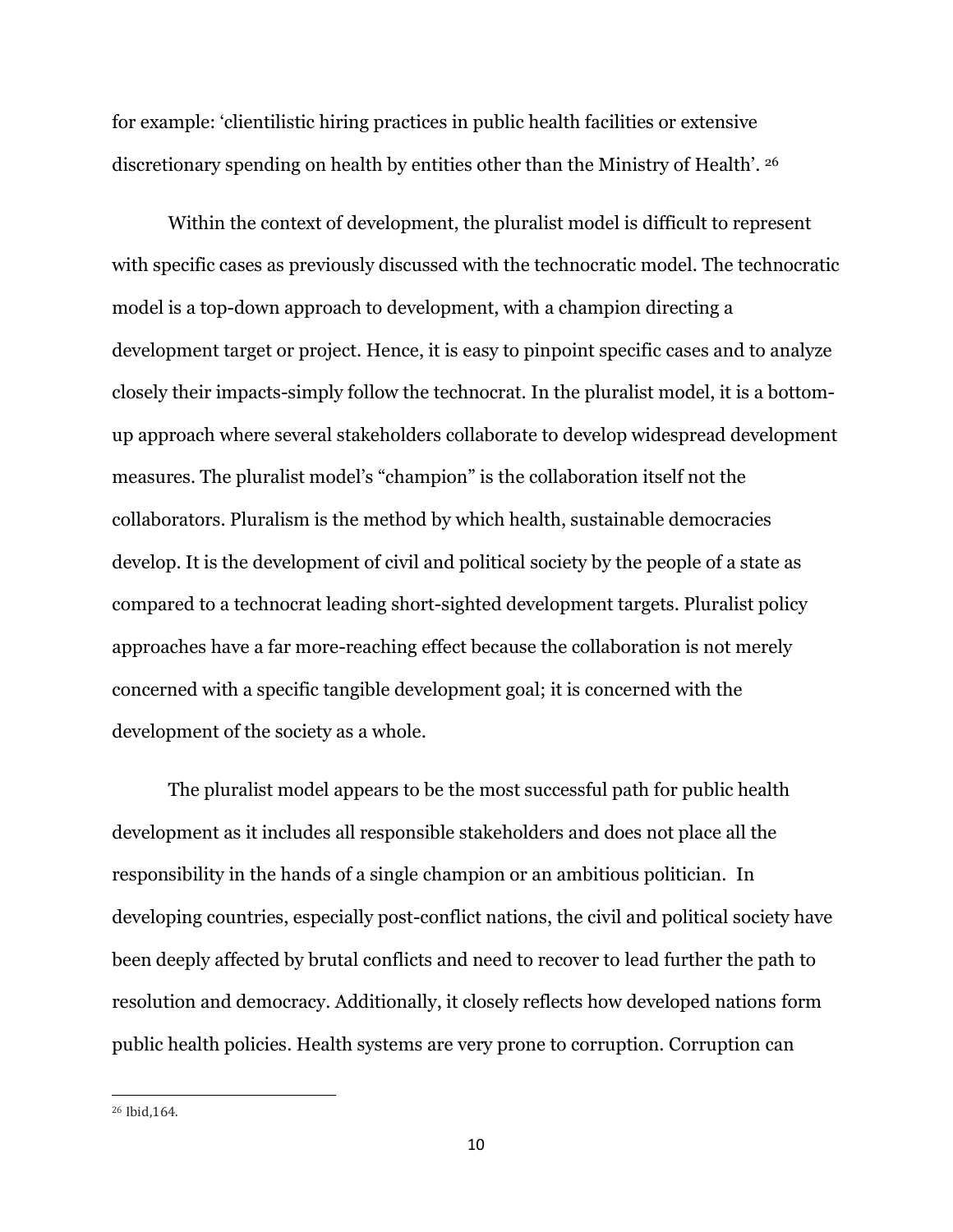occur through several channels such as excessive medical treatment, fraud in billing, large and small-scale diversions of public funds at different levels of management, no guarantee that all health services are of value to those buying them, and many other examples. Pluralism, where all actors are given equal weight, reduces corruption and promotes oversight. <sup>27</sup>

 $\overline{a}$ 

<sup>27</sup> (Buse, 2008)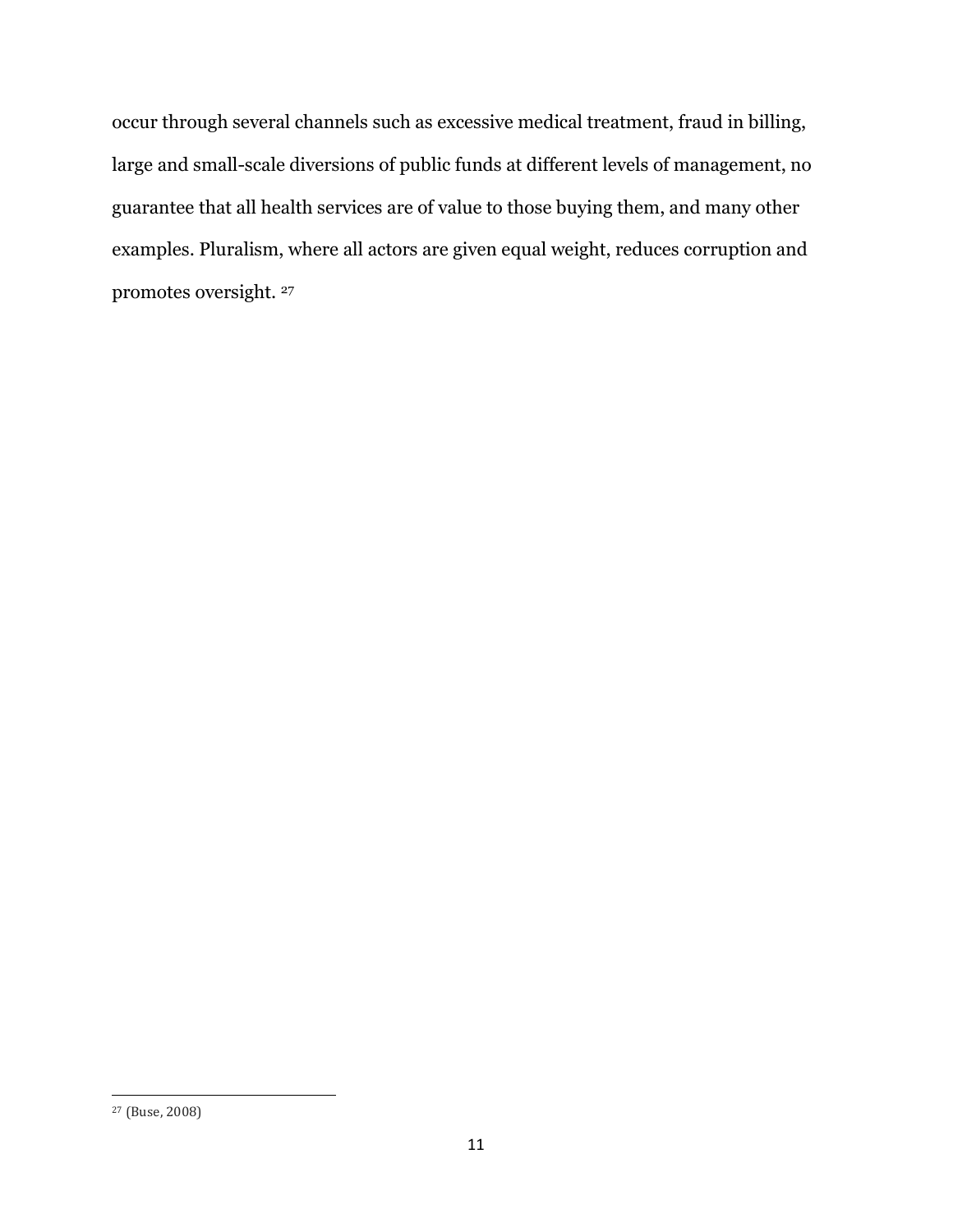#### **III. Domestic Challenges**

<span id="page-12-0"></span>Wars, fought against a foreign enemy, often unite countrypersons in the name of nationalism and patriotism. Civil wars tear the fabric of a country- a tear that more often than not does not fully heal. Civil wars fracture the public's trust in the state and its institutions. Cote d'Ivoire, Guinea, Liberia and Sierra Leone all protracted brutal civil wars which have greatly weakened the already fragile states. As the public health industry centers on a relationship of trust between the public and health institutions, they are difficult to develop in post-conflict societies. Non-state actors (NSAs) are therefore extremely critical in providing much-needed health services to the underserved populations. NSAs in all four countries consist of foreign non-profit organizations, WHO missions and aid from Western nations. They tend to be considered more trust-worthy than state institutions as they provide critical health necessities such as vaccinations and emergency care. However, NSAs tend to be more focused on short-term goals rather than long-term development goals that would develop the state's national capacity. In Guinea, Liberia and Sierra Leone, years of short-term goals by health NSAs led to the weakening of state public health institutions rendering them incapable of facing the 2014 Ebola outbreak. That is not to suggest that Cote d'Ivoire does not also suffer from structural problems within its health system. However, the difference between Cote d'Ivoire and its Ebola-stricken neighbors lies in Cote D'Ivoire's higher inclusion of local stakeholders in the development of its health system. If the public health institutions of a developing country involve more local and national organizations as compared to foreign organizations, then it will increase the country's resilience to biohazards, thereby increasing its potential for political development.

12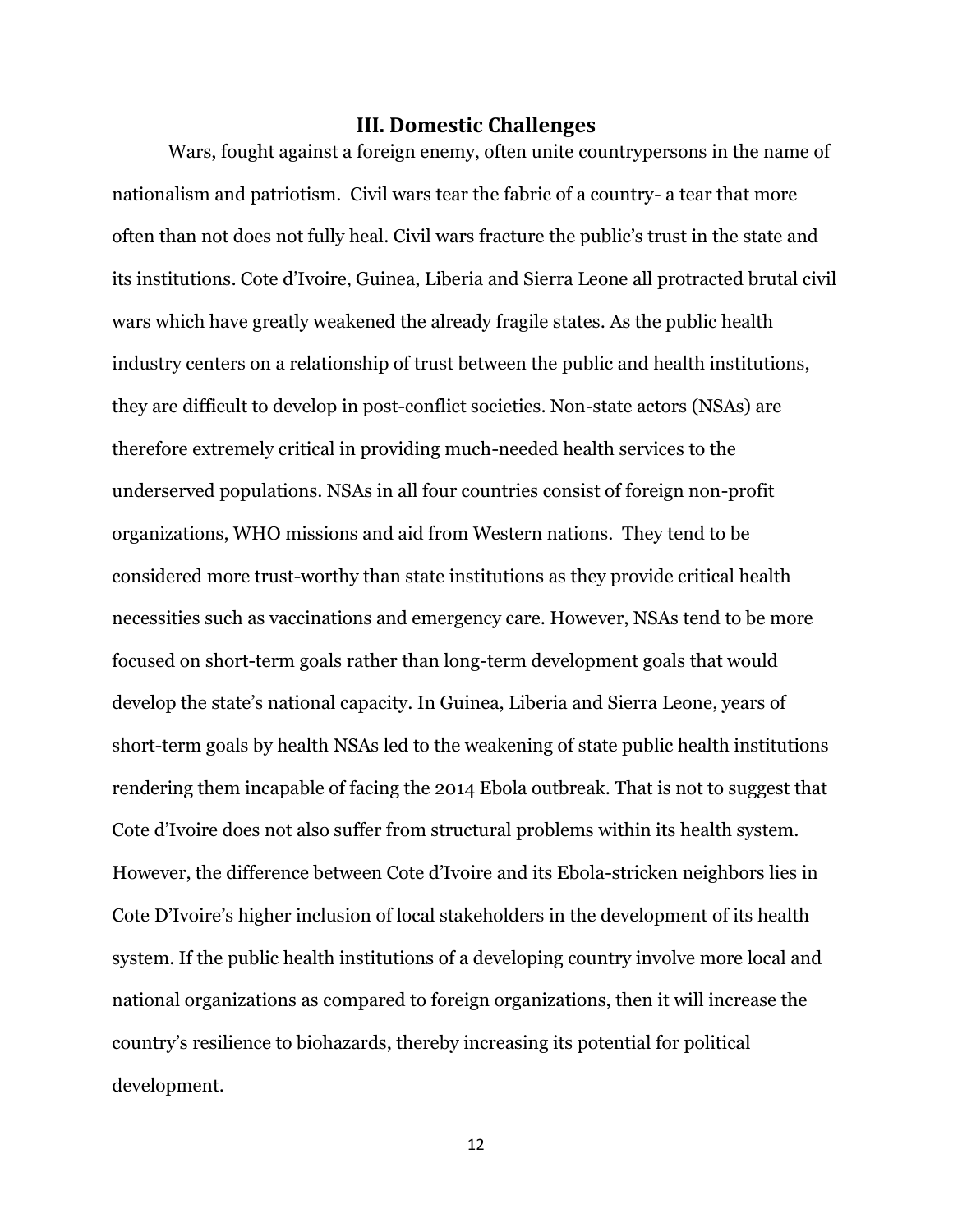Cote D'Ivoire, Guinea, Liberia and Sierra Leone share more in common than simply their geographic locations. The borders of the four nations are mere lines that cut through towns, ethnic groups and even families.<sup>28</sup> Hence, travel between all four nations is very common as borders cut through unmarked forests. Gregory Warner, African correspondent for NPR, documented the porosity of the borders in the region during the Ebola outbreak while visiting Nimba County in Liberia which borders both Cote d'Ivoire and Guinea: "I'm standing on the edge of a shallow stream through the forest that separates two West African countries: Ivory Coast and Liberia. Here there is no fence. No sign. No border guard to prevent my crossing".29In fact, throughout the region travel between nations is fairly common as states lack the resources to effectively patrol borders. This diffusion of borders allowed Ebola to travel rapidly between Guinea, Liberia and Sierra Leone. During the peak of the epidemic, several Liberian and Guinean counties bordering Cote d'Ivoire were among the most affected counties with infection rates of 100- 296 cases per 100,000 inhabitants30. Cote d'Ivoire shares a quite porous 778km long border with Liberia and 812 km border with Guinea, but there have not been any cases on the border. The epidemic managed to cross the European continent into the UK and Spain and the Atlantic Ocean but could not cross into a neighboring country.

A safe assumption to make would have been that Cote d'Ivoire would have had some cases of Ebola if not, at least, one case. Not a single case, however, has been reported throughout the duration of the epidemic. What policy decisions make Cote

<sup>29</sup> Ibid.

<sup>28</sup> Warner, G. (2014). Guarding The Ebola Border. Retrieved from NPR:

[http://www.npr.org/sections/money/2014/11/18/ 364144837/guarding-the-ebola-border](http://www.npr.org/sections/money/2014/11/18/%20364144837/guarding-the-ebola-border)

<sup>30</sup> Dixon MG, S. I. (2014). Ebola viral disease outbreak—West Africa. CDC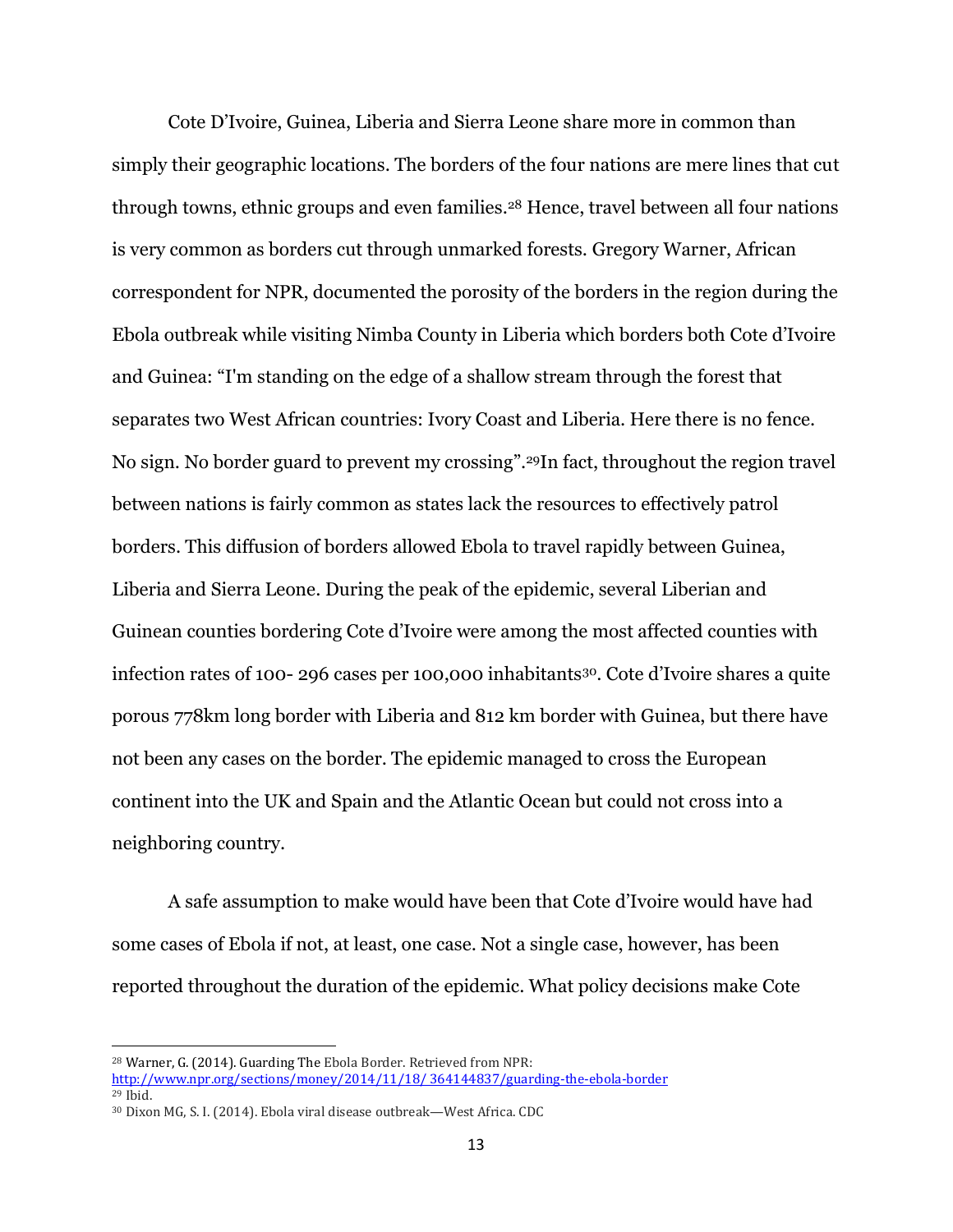d'Ivoire distinct from its neighbors? Is it possible to pinpoint the policies that effectively protected the nation from the largest known outbreak of Ebola? West Africa facesseveral domestic challenges in that allowed stem the rapid spread of Ebola. Before the epidemic had struck West Africa, the public health institutions in the region were fairly weak. Sierra Leone has two doctors per 100,000 people, Liberia has only one per 100,000 inhabitants, and Guinea has 12 doctors per 100,000 people.<sup>31</sup> While Côte d'Ivoire has more health professionals than its respective neighbors at 14 doctors per 100,000, it was not and still is not ready to handle an Ebola outbreak. They do not have enough ambulances or enough protective health gear to protect health professionals. 32However, they still work to prevent an epidemic despite their glaring inability to deal with an outbreak if it does occur.

#### **i.) Challenges Within**

Meliandou, a village in the rural Guinea Forest Region, is where Ebola first struck. A young boy, Emile, became infected after playing with bats, natural hosts of the *ebolavirus,* in December 2013*.* He passed the disease onto his family members, and when community members were assisting with the burials, they became infected as well. The disease was starting to spread to other communities as well and by late March, it had reached Liberia and Sierra Leone. The disease remained hidden for nearly three months as symptoms develop after the lengthy incubation period of two-three weeks. Symptoms appear suddenly and are flu-like for the first week followed by a hemorrhagic fever leading to a coma or shock and eventually death. As such, the first stage of the disease is difficult to distinguish from other common diseases. In fact, some officials

<sup>31</sup> CIA. (2013). The World FactBook: Phyiscian Density.

<sup>32</sup> Coulibaly, D. S. (2014, October 29). Regional Health Director. (G. Warner, Interviewer)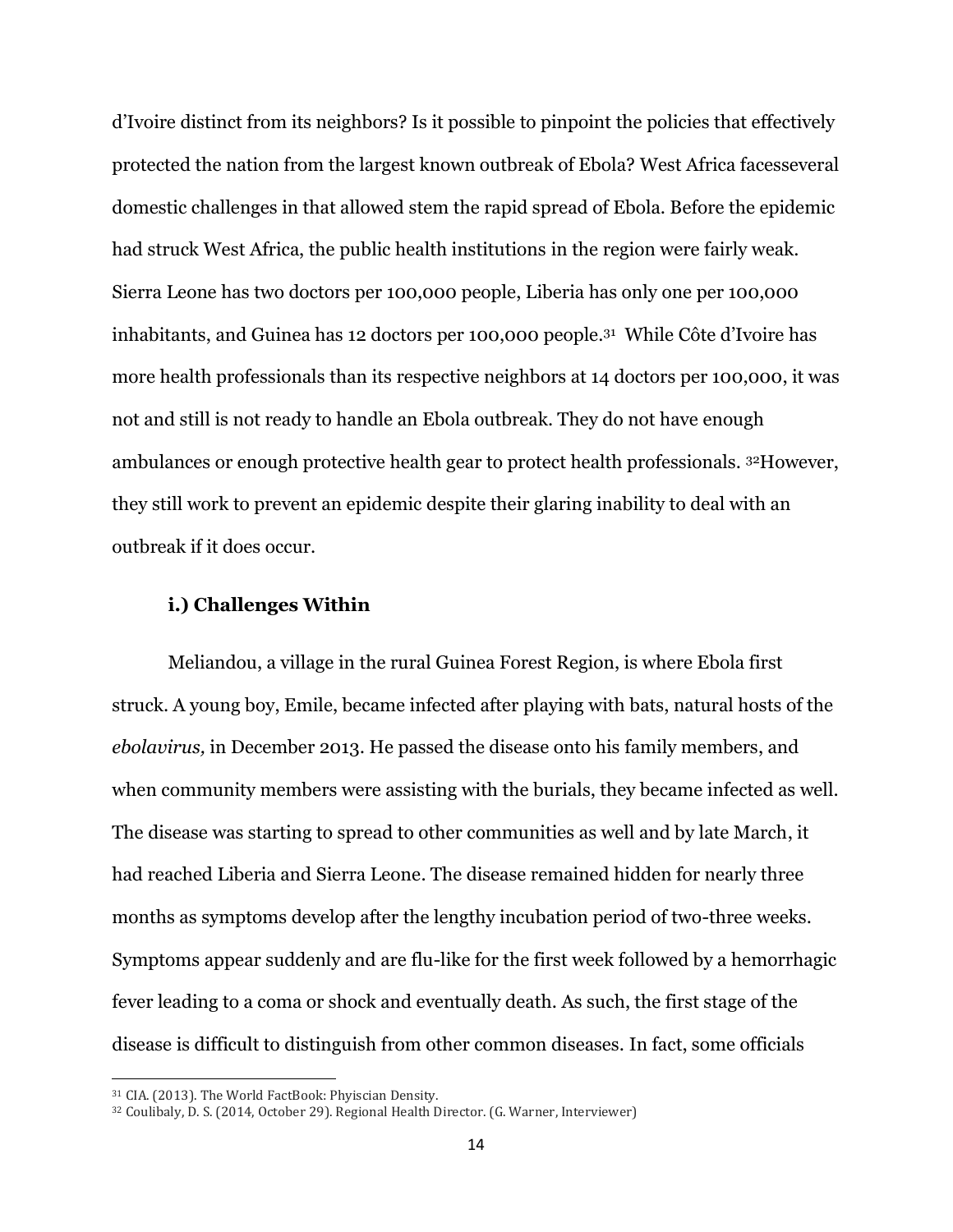mistook the outbreak for cholera.33Ebola is transferred through close contact with an infected individual's bodily fluids, and infected corpses are the most infectious source of Ebola. The virus is not airborne- yet the rate of the infection during the epidemic was akin to that of the common flu.34Ebola's rapid transmission can be partially pinned to West African burial traditions. One of the traditional burial customs is to wash the deceased and then for the relatives of the deceased to wash in the same water. <sup>35</sup> Other traditions include going through the deceased's belongings and even sleeping in the same room.<sup>36</sup> As these procedures involve high contact with bodily fluids, it is not surprising that Ebola was able to spread quickly among communities.

No cases had been previously identified in Guinea, let alone in the region. 37The Ebola epidemic has affected the country's economy, social relations, food security, politics and its overall development. While the nation is rich in natural resources, poverty is widespread. Average living conditions are considered poor even by regional standards.<sup>38</sup> The current president, President Alpha Conde has been dramatically improving the economic governance and attempting to weed out the widespread corruption. However, Guinea came to be viewed as a source of regional instability due to its periodic political unrest, ethnic tensions and the rise of transnational drug trafficking. While most global engagement in Guinea has been focused on health assistance, Guinea has very few fully- equipped hospitals and inadequate access to

 $\overline{a}$ 

<sup>33</sup> lynn, Daniel, and Stephanie Nebehay. "Aid Workers Ask Where Was WHO in Ebola Outbreak?" Reuters. Reuters, 05 Oct. 2014. Web. 23 Nov. 2014

<sup>34</sup> Nishiura, H., & Chowell, G. (2015). Theoretical Perspectives on the Infectiousness of Ebola Virus Disease. Theoretical Biological and Medical Modelling 12.1

<sup>35</sup> Chippaux, J.-P. (2014). Outbreaks of Ebola Virus Disease in Africa: The Beginnings of a Tragic Saga. Journal of Venomous Animals and Toxins including Tropical Diseases.

<sup>36</sup> Ibid.

<sup>37</sup> There has been a single case of an Ebola subset virus Taï Forest virus in 1994. It involved a scientist who became ill after conducting an autopsy on a wild chimpanzee in the Tai Forest. The patient was successfully treated in Switzerland. <sup>38</sup> Human Rights Watch (HRW), "Guinea: Witnesses Describe Security Force Excesses," November 29, 2010.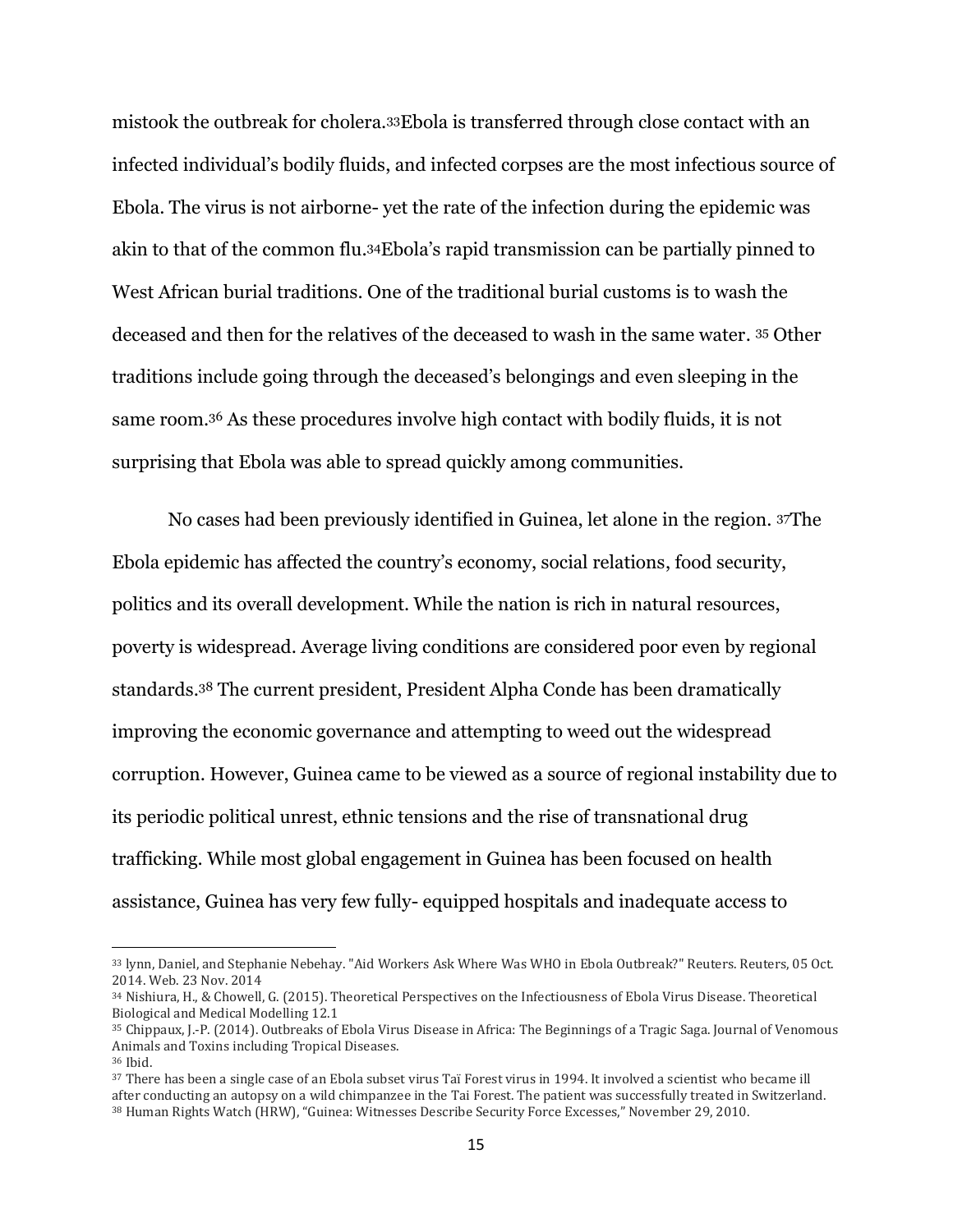diagnostic tests. The epidemic further highlighted the weaknesses of the nation's healthcare infrastructure. Most importantly, it cast a spotlight on the deep mistrust between the population and the absent or abusive state institutions. Local health institutions in all three nations and international health NSAs were quickly overwhelmed by the growing number of cases. "In the current outbreak, the number of patients has far exceeded local capacity, which resulted in a vicious cycle in which more cases lead to overloading of facilities which leads to more cases"<sup>39</sup>

Sierra Leone has a high number of international organizations that focus on improving the security sector at the expense of developing other areas, especially health. <sup>40</sup> Maintaining stability in the region is a high priority for most Western countries for economic reasons, especially the procurement of bauxite.41At the height of the epidemic, the British military was deployed to Sierra Leone to enforce quarantines and provide logistical support. <sup>42</sup>They also built a temporary treatment facility and assisted other international organizations. Conversely, Liberia has already seen a significant investment in its health systems, engineered by one of the best-managed assistance programs in Africa. However, health workers were not being regularly paid and went on several strikes demanding pay:

> In February 2014, nursing staff in a number of public health facilities went on strike. The employees wanted to raise awareness of the precarious financial situation they were in and refused to accept any reductions of their allowances. In response, Walter Gwenigale, the minister of health at the time, threatened not to pay their salaries for February 2014 and to lay people off. This led to criticism by the National

<sup>39</sup> Frieden, T. R. (2015). Ebola in West Africa—CDC's Role in Epidemic Detection, Control, and Prevention. Emerging infectious diseases.

<sup>40</sup>Topka, K. H., Kaufmann, A., & Zanker, F. (2015). The Ebola Outbreak in Comparison: Liberia and Côte d'Ivoire. African Affairs, 72-91

<sup>41</sup> State Department, Country Reports on Human Rights Practices for 2013, February 27, 2014.

<sup>42</sup> Human Rights Watch (2010)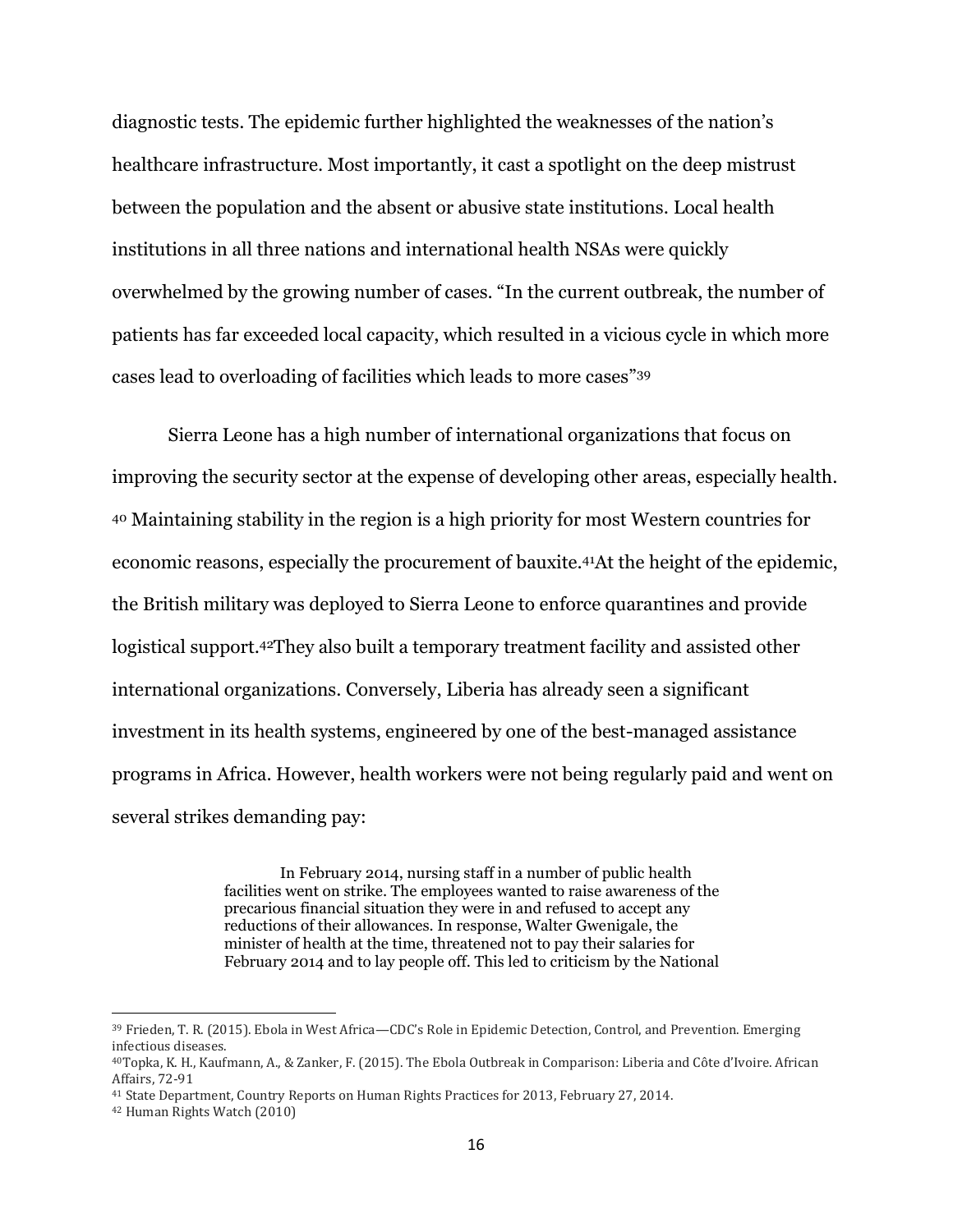Health Workers Association of Liberia (NAHWAL) and a refusal to work with the minister, with the strikes resuming in March.<sup>43</sup>

Most health professionals are located in the capital, Monrovia, or regional capitals. However, most clinics are run by international organizations. There was never an extensive public health network in the country. This absence of state institutions fueled the deep mistrust between the public and the state, leading to great challenges in the epidemic's management.

NSAs in West Africa have been provide health necessities and serve underserved populations. However, while they take on the responsibility of the state to provide health and welfare services, they are not accountable for the rights of the individuals they serve. The state is accountable for these rights. States are responsible for ensuring a) the territorial and physical security of citizens, b) protecting lives and livelihoods, and c) bearing accountability internally and internationally.<sup>44</sup> The rise of NSAs is leading a shift away from developing nations' sovereignty, fragmenting their already weak grasp on power and ability to guarantee traditional and human security.45In the rural regions of West Africa, NSAs are the main providers of necessary services that governments are unable to deliver, acting as an added patch of fabric to the government. This shift in power is changing the role of states to becoming regulators rather than providers of citizen welfare, health, and security.<sup>46</sup>

This phenomenon of "governance without government" is best exhibited in Haiti's 2010 post-earthquake relief situation, where hundreds of NSAs descended onto

 $\overline{\phantom{a}}$ <sup>43</sup> Ibid

<sup>44</sup>. Conteh-Morgan, E., Šehović, A. B., Gilbert, A. N., Hook, K., Spet, L. C. S., Force, F. A., ... & Rajagopalan, R. P. La vision du monde de la Chine et les représentations de so n engagement en Afrique. Self-translated. 40–47 <sup>45</sup> Ibid.

<sup>46</sup> Sehovic (2015)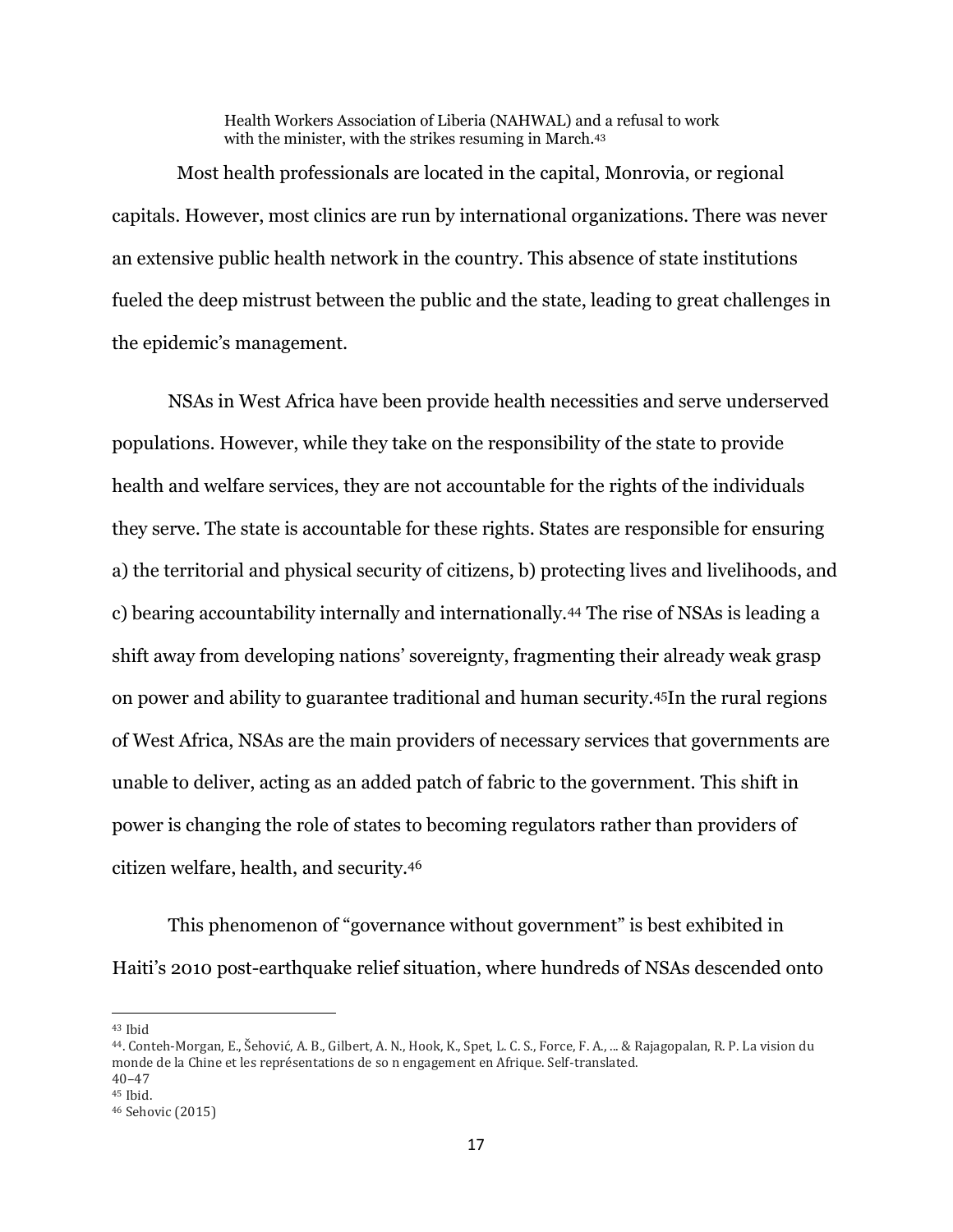to the country to provide assistance. The Haitian government and its citizens were excluded from their nation's own recovery as the NSAs desired to be "in on the action". 47 No single entity was leading the relief effort, not even the Haitian government, which led to countless redundancies and widespread corruption.48The same scenario unfolded during the Ebola outbreak, where local inclusion was at a minimum in the Ebolastricken nations. In fact, an official who works for Samaritan's Purse, which was providing extensive relief during the epidemic, stated: "Why would the world allow what is potentially a global epidemic to be managed by three of the poorest countries in the world?". <sup>49</sup> That statement is emblematic of the problem with the NSA industry, where they are viewing the tragedy and not the solution. In Haiti and West Africa, foreign NSAs were managing the catastrophe at hand but not fully understanding the construct of the social and cultural system in which it occurred. NSAs are a self-feeding industry whose survival relies on the demand for their services; a successful NSA is one that is no longer needed for its services. A common occurrence is the growing need and influence of the NSAs. The final mission of an NSA is to ensure that it aids in the development and cultivation of a state's national capacity, not increase a state's dependence on the NSA.

#### **ii.) Cote d'Ivoire's Health Campaign**

Governments of developing nations are often well-aware of their country's needs and shortcomings. The government of Côte d'Ivoire was well aware that the nation was

<sup>47</sup> Ibid.

<sup>48</sup> Schuller, M. (2007). Invasion or infusion? Understanding the role of NGOs in contemporary Haiti. *Journal of Haitian Studies* , 96-119.

<sup>49</sup> Sun, L. (2014, September 11). Global response to Ebola marked by lack of coordination and leadership. Retrieved from Washington Post:[< https://www.washingtonpost.com/national/health-science/global-response-to-ebola-marked-by](https://www.washingtonpost.com/national/health-science/global-response-to-ebola-marked-by-lack-of-coordination-and-leadership-experts-say/2014/09/11/35365264-39dc-11e4-8601-97ba88884ffd_story.html)[lack-of-coordination-and-leadership-experts-say/2014/09/11/35365264-39dc-11e4-8601-97ba88884ffd\\_story.html>](https://www.washingtonpost.com/national/health-science/global-response-to-ebola-marked-by-lack-of-coordination-and-leadership-experts-say/2014/09/11/35365264-39dc-11e4-8601-97ba88884ffd_story.html)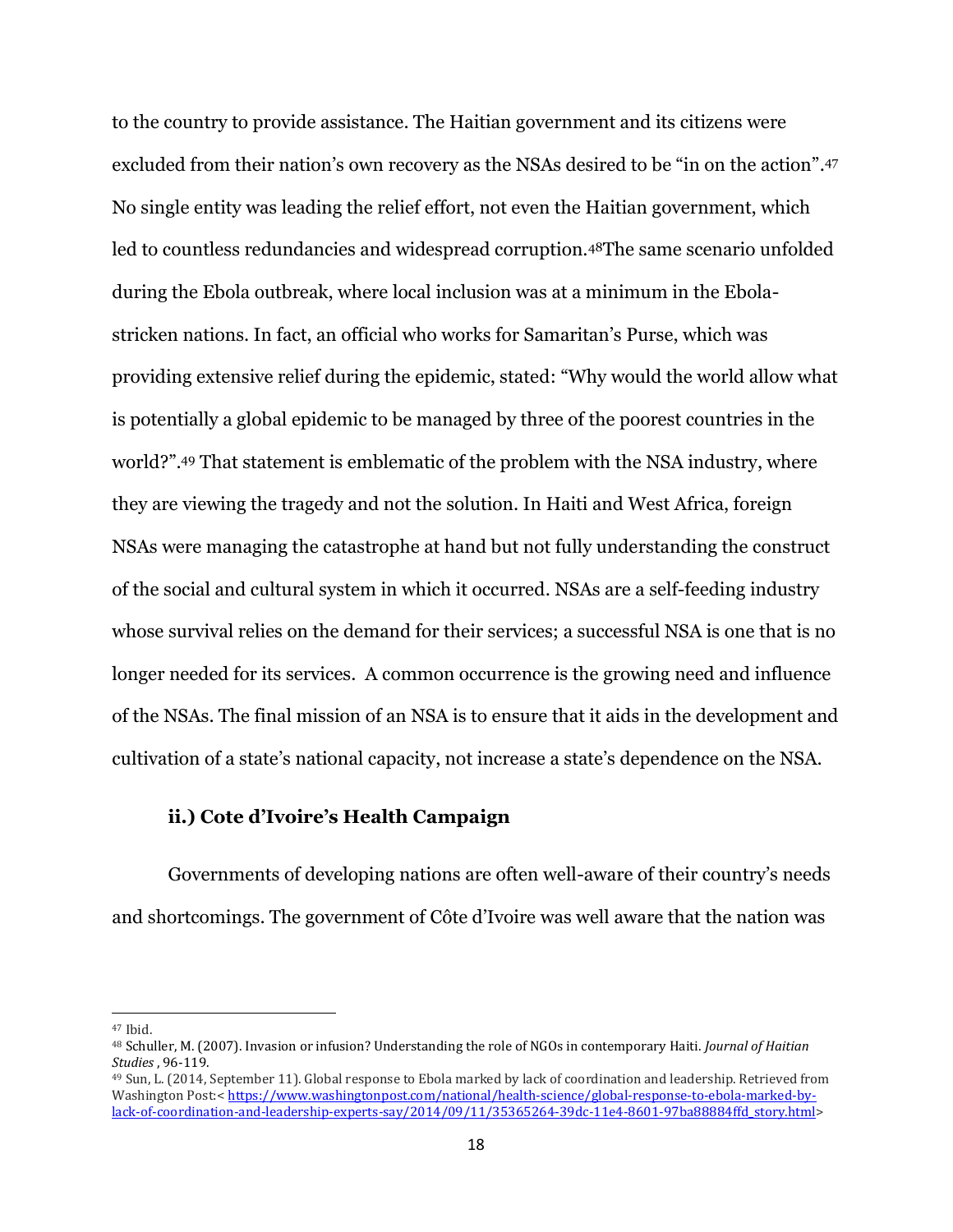not equipped to handle an Ebola outbreak.<sup>50</sup> Instead, the national government focused on prevention. Prevention began when the government set up a hotline number for anyone who suspects they or someone has Ebola. The capital also sent out orders to have health workers to take people's temperature when they crossed national borders. 51 The health officials had no training in Ebola management but attempted their best to monitor for any signs of symptoms that are associated with Ebola. <sup>52</sup> These measures were being taken in March 2014 when the outbreak began in Guinea.

The Ivorian government also sought the assistance of NSAs but maintained its role as the leading entity behind its Ebola awareness campaign. CARE International is a prominent international NSA with substantial influence. They assisted the Ivorian campaign by leading educational sessions in rural areas. The session utilized posters and storyboards designed by the Ivorian Ministry of Health, further supporting the government's campaign.<sup>53</sup> Locals were more receptive of these sessions as they were led by Ivorian individuals who worked for CARE as compared to having foreigners lead the sessions. Adjoua Martine Konan, who attended a session, initially thought Ebola "was a just a rumor…created by Westerners to stop us from eating bushmeat."<sup>54</sup> As bushmeat is an affordable source of protein that locals long relied on, it was difficult to accept that it was causing the spread of Ebola. However, after understanding how Ebola spread and the risk bushmeat poses, Konan went back to her village and spread the news about the epidemic.

<sup>50</sup> Coulibaly, D. S. (2014)

<sup>51</sup> Ibid.

<sup>52</sup> Traore, M. (2014, October 29). Field Coordinator, CARE International. (G. Warner, Interviewer) <sup>53</sup> Palmer, M. (2014, July 11). Ivory Coast: Stopping Ebola at the Borders. Retrieved from CARE Internationsl: <http://www.care.org/impact/stories/ivory-coast-stopping-ebola-borders> <sup>54</sup> Ibid.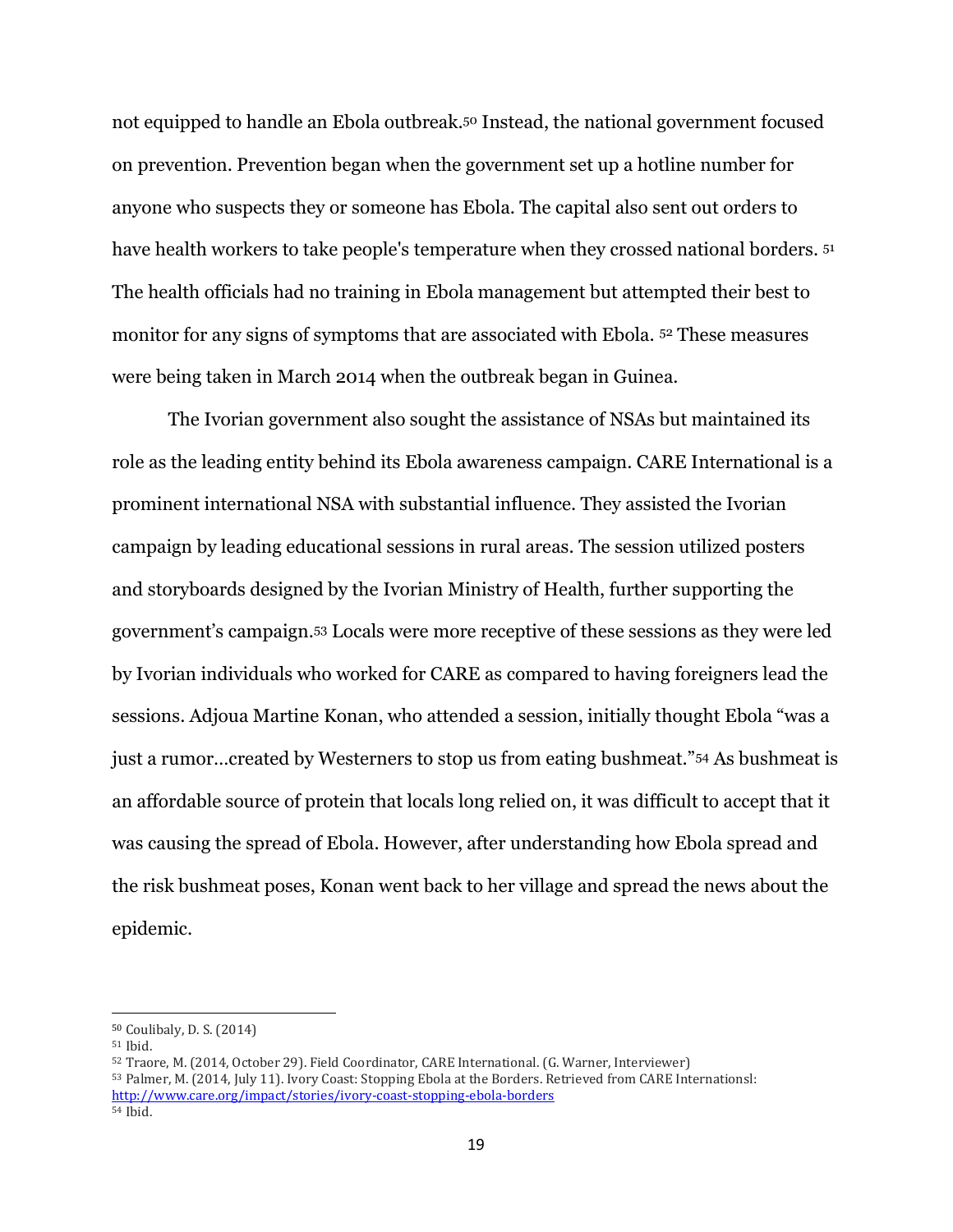Konan returned to home and started holding meetings with neighbors. Families are now eating more fish, pork and beef instead of bushmeat, she said. Konan also has coached her neighbors in washing their hands regularly and encouraged them to avoid shaking hands and other normal greetings that involve touching. She crosses her arms over her chest to demonstrate. "It is hard for us to change our habits," she said, "but we know we need to, to stop transmission."<sup>55</sup>

Koné Disso, an Ivorian social worker, was on an Ebola education campaign greeting the families he met with both hands in the air, a smile and says, "I greet you like this now! Remember, Ebola!" 56The state led a campaign which involved the participation of social workers, preachers, teachers, soldiers and health professionals. They involved all important stakeholders who have the most contact with citizens. This campaign consisted of training all participants how to teach and approach their audiences on Ebola prevention, disease identification and how to act if a person appears to be infected."<sup>57</sup> Ebola awareness campaigns have been airing on radio and television. Songs have been written about the disease, its symptoms and how to avoid transmission. Ringtones airing in markets were advising against shaking hands, eating bushmeat or touching the sick/dead.<sup>58</sup> Ivorian culture is not very different from Liberian or Sierra Leonean, where families live close together in tight living space, share meals from the same plate and take great care of their sick. These campaigns were not easy to conduct as it was hard to reconcile disease prevention with cultural customs. However, the campaign's promotion was aggressive and eventually effective.

Before being asked by the central government to gather reports on Ebola, a regional health director was telling clinics and hospitals to send him daily Ebola watch

<sup>55</sup> Ibid.

<sup>56</sup> Gilliam, E. (2014, October 8). In Côte d'Ivoire, Ebola knocking on the door. Retrieved from UNICEF:Cote D'Ivore: In Côte d'Ivoire, Ebola knocking on the door

<sup>57</sup> Ibid.

<sup>58</sup> Ibid.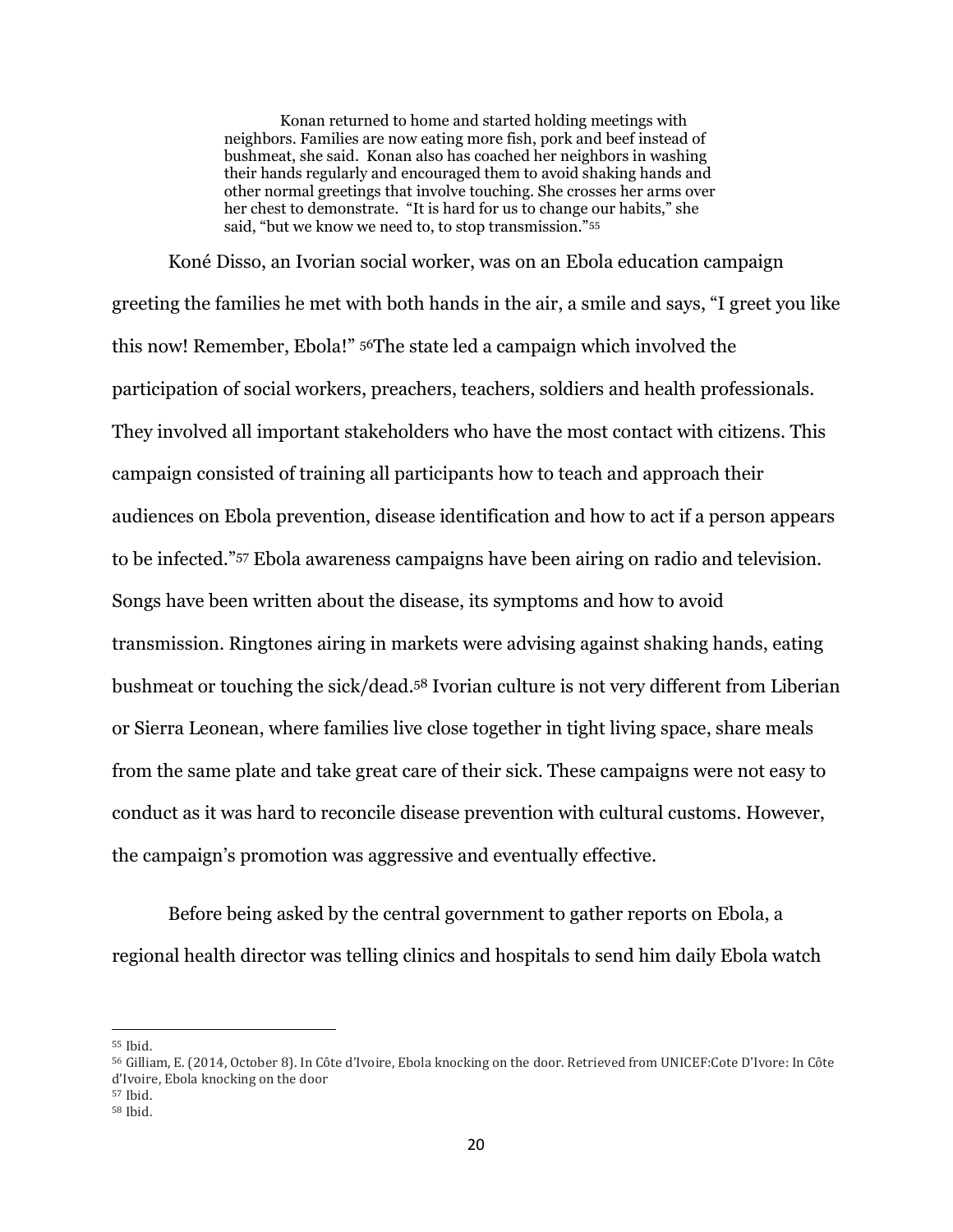reports, receiving a hundred reports a day at times. 59The central government later issued official prevention directives and requested continuous monitoring and data reporting. This prognosis was not placed simply to prevent an outbreak but to be able to manage successfully the first possible case. Cote d'Ivoire's success in preventing Ebola from entering its borders lies not in a robust public health infrastructure but solid, widespread communications networks.

 $\overline{a}$ 

<sup>59</sup> Coulibaly (2014)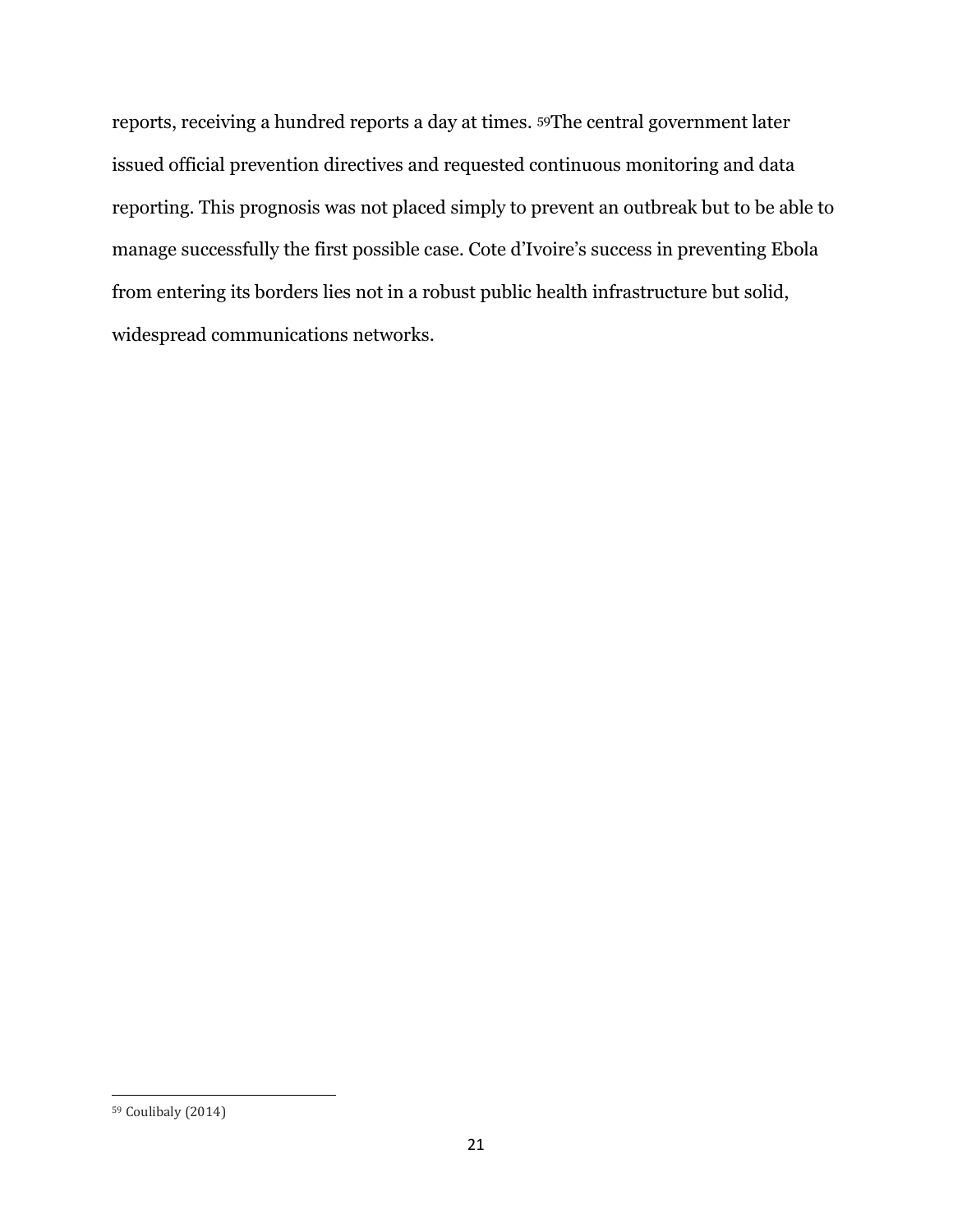#### **IV. International Community's Response: WHO's failures**

<span id="page-22-0"></span>From an epidemiological perspective, the 2014 Ebola epidemic was a surprise. The most common explanation for the spread of the Ebola epidemic is the institutional failure at the international level, specifically the World Health Organization (WHO). The WHO has an office dedicated specifically to epidemic management, Global Outbreak Alert and Response Network (GOARN). In September 2015, the Associated Press published several internal GOARN emails, dated June 2014-August 2014, which revealed the inner workings of the organization during the rise of the epidemic.<sup>60</sup> In these emails, a field Dr., Dr John Scheifflin, stated that Liberia and Sierra Leone were "overwhelmed with outbreaks... outbreak vigilance is at a minimum".<sup>61</sup> Two days later, a staff epidemiologist suggested the invocation of the International Health Regulations, or IHR (2005). 62The IHR is an agreement between 196 countries to work together for global health security in the face of epidemics and pandemics. The agreements specify four key guidelines: development of national public health capacities; identification of priority areas for action; expansion of national IHR implementation plans and maintenance of said capacities. However, Sylvie Briand, the head of the Pandemic and Epidemic Diseases Department at the WHO, stated that IHR invocation should be maintained as the last resort, despite the fact that it was the largest outbreak of Ebola. <sup>63</sup>A few days later, a memo prepared by senior WHO officials stated that "IHR invocation "could be seen as a hostile act in the current context and may hamper collaboration between WHO and the affected countries."<sup>64</sup> In response to a Médecins

<sup>60</sup>Associated Press. Interactive document archives. 29 Nov 2015.

[http://hosted.ap.org/specials/interactives/\\_documents/who-ebola-emails/](http://hosted.ap.org/specials/interactives/_documents/who-ebola-emails/)

<sup>61</sup> Ibid.

<sup>62</sup> Ibid.

<sup>63</sup> Ibid.

<sup>64</sup> Garrett, L. (2015, December 09). Ebola's Lessons. Foreign Affairs.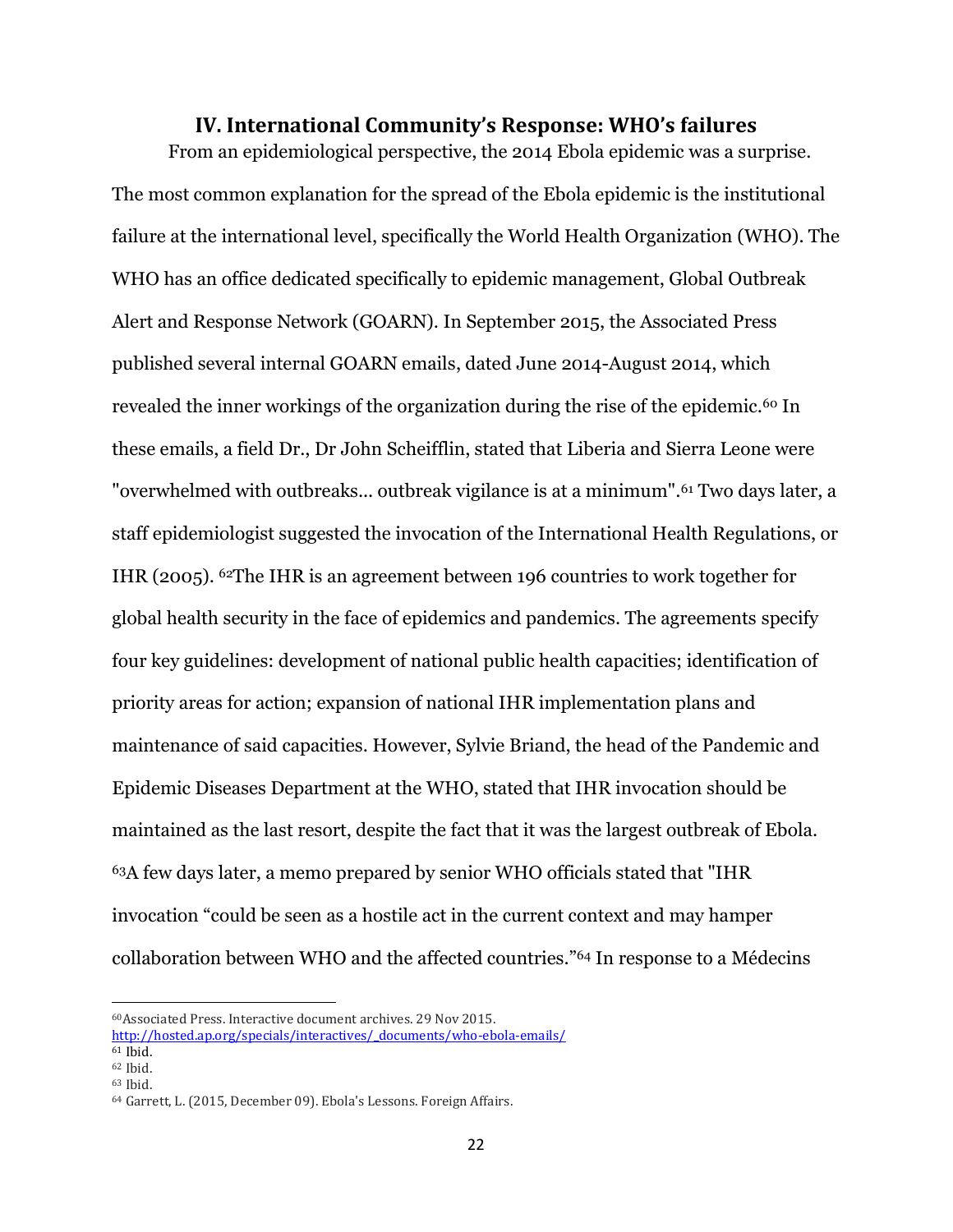Sans Frontières report on the outbreak, Several WHO officials accused (MSF) of exaggerating the extent of the epidemic and "inducing panic". By August 28<sup>th</sup>, 2014, there were 3,052 confirmed cases and 1,546 deaths. In the same week, IHR was finally invoked and on September 19th, the U.N Mission for Ebola Emergency Response (UNMEER) was established.

In addition to the late response, inefficient equipment was delivered by WHO to health officials out on the field. An email dated August 2oth, 2014 sent by Dr. Jacob Mufunda highlighted the fact that his treatment center in Sierra Leone received inefficient chlorine, which is vital for disinfection. Dr. Mufunda stated that "we could hardly detect any active ingredient in it".<sup>65</sup> He also discovered that the stock delivered to the capital, Freetown, was just as inefficient. If the inefficiency were not discovered, "the consequences of using it could [have been] catastrophic, and cause immediate infection to the entire staff with the deadly virus". <sup>66</sup>

Other scholars have pointed to the disparity between the amount of aid pledged and the amount that is mobilized. The U.S. Agency for International Development (USAID) issued a press release stating that will commit to "providing resources for 1,000 new beds, 130,000 sets of personal protective equipment, and 50,000 hygiene kits'. 67As of February 2015, less than half of the finances, personnel, and supplies promised by the global community had materialized on the ground. 68However, even the aid that had reached the field was expensive and inadequate. Cases were in the thousands, and there was a high demand for hospital beds. The Department of Defense

<sup>65</sup>Garrett, L. (2015, December 9). Ebola's Lessons. Foreign Affairs.

<sup>66</sup> Ibid.

<sup>67</sup> Ibid.

<sup>68</sup> Quigley, F. (2015, December 9). The Poor and the Sick. Foreign Affairs.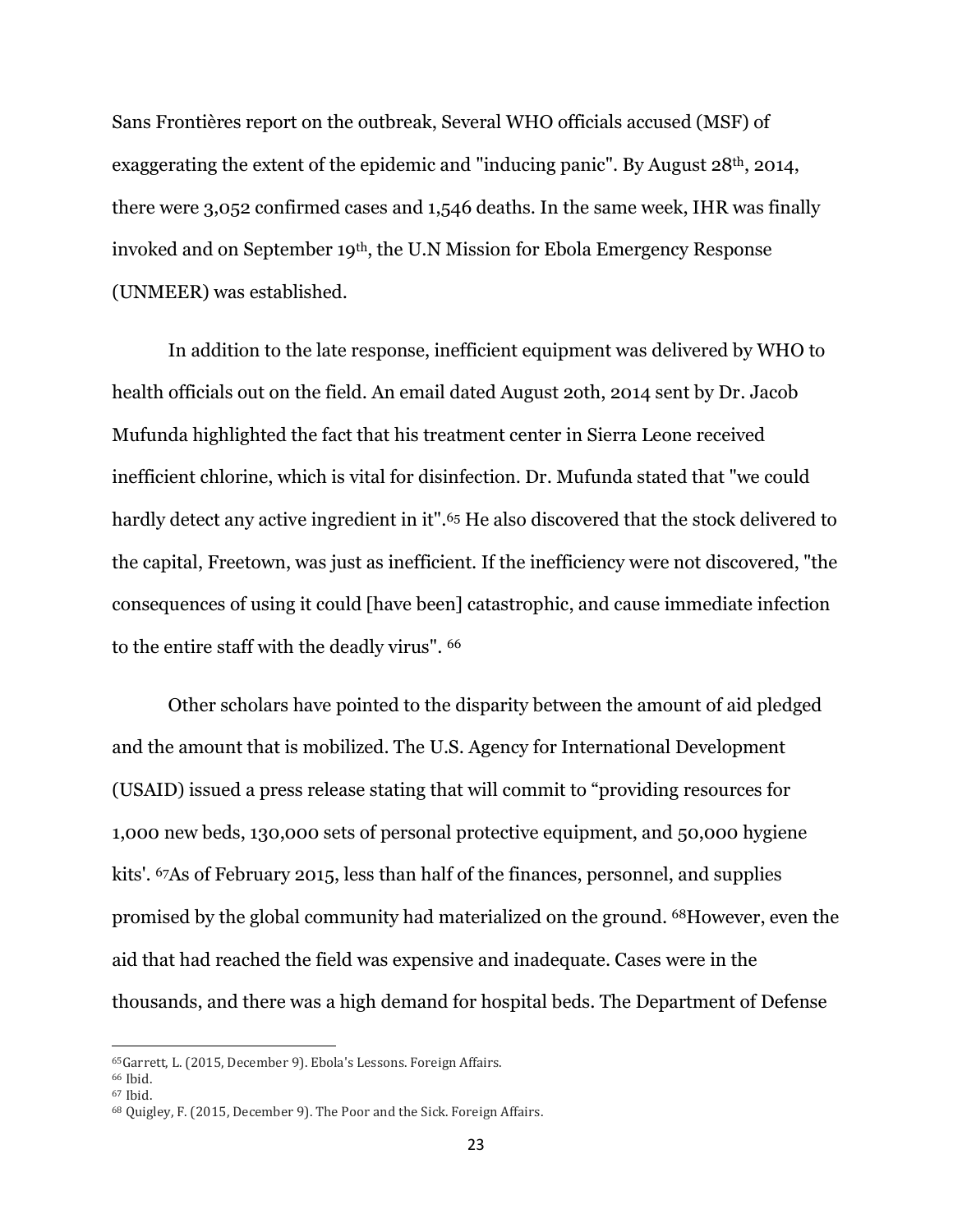built a "\$22 million, 25-bed field hospital in Liberia to provide care for Ebola-stricken health workers<sup>"69</sup>. Several analysts and organizations later panned the hospital as a paltry response when at least 800 beds were needed in Freetown alone.

In August 2014, the CDC's director, Thomas Frieden visited Liberia to assess the extent of the Ebola epidemic. He later told reporters ""I will say that in the 30 years I've been working in public health, the only thing like this has been AIDS. And we have to work now so that this is not the world's next AIDS".<sup>70</sup> Frieden was, in fact, referring the international community's response to the diseases rather than the disease itself. Just as with the AIDS pandemic, the WHO failed to recognize the magnitude of Ebola early on in the outbreak. While the international response to the epidemic was slow and contributed to its spread across West Africa, it still does not explain why Ebola did not cross into Ivorian borders.

#### **ii.) Media Coverage**

Media coverage of the epidemic in the Western hemisphere was rather frantic as West Africans were attacked for being primitive and refusing care. "Whereas American aid workers infected with the Ebola virus are portrayed as unlucky heroes, ordinary West Africans navigating the Ebola outbreak are seen as fearful and ignorant deniers clutching to traditional practices."<sup>71</sup> Stigmatization of subpopulations affected by an unfamiliar disease is not new and was rather common during the AIDS pandemic. Stigmatization leads to the inhibition of any effective public health response. In the mid-1980's several WHO officials raised the alarm about the amount of attention the disease

<sup>69</sup> Ibid.

<sup>70</sup> Ibid.

<sup>71</sup> D'Harcourt (2015)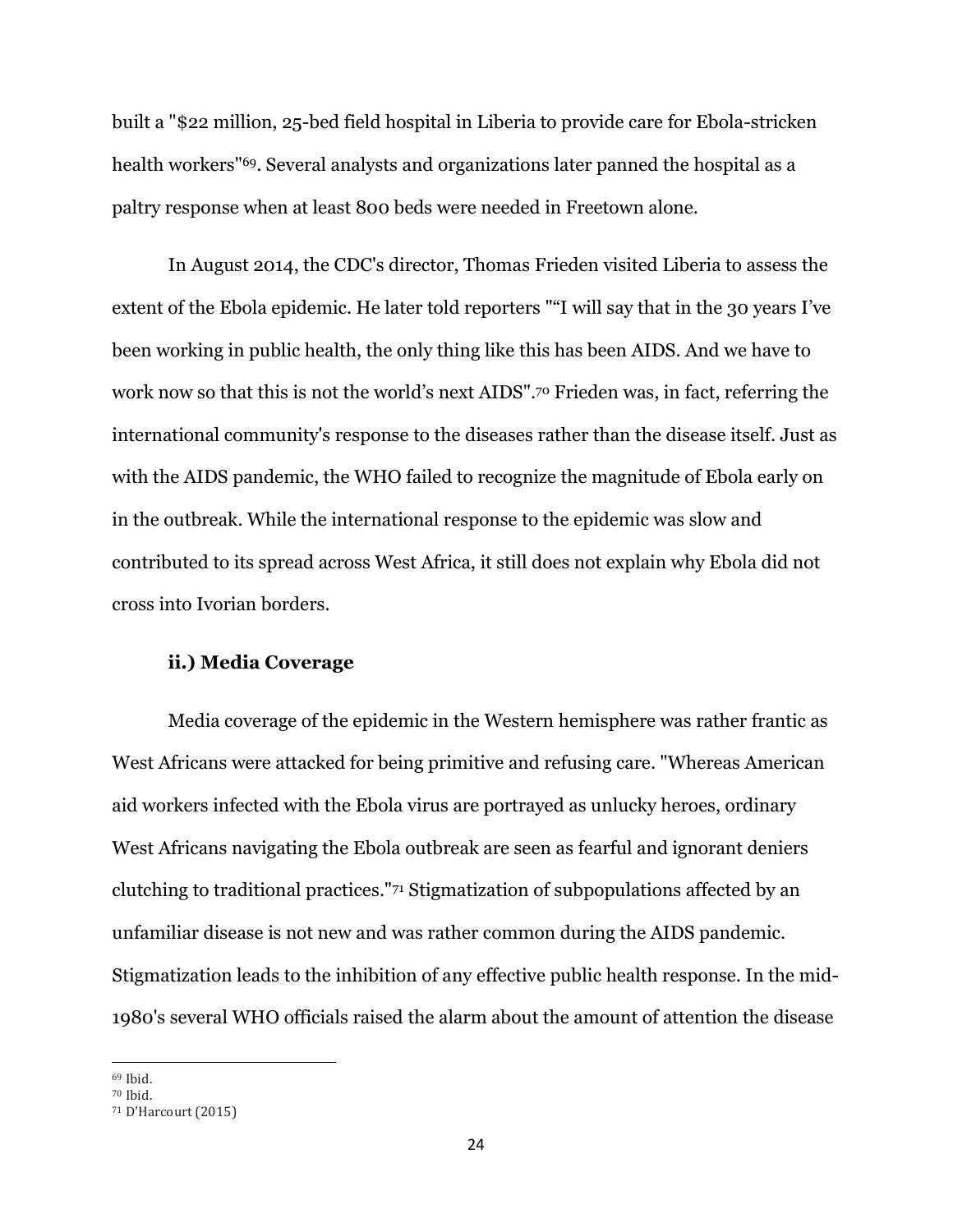was receiving, the common refrain was "Since more people die of diarrhea—or cancer, or hypertension, or malaria, or whatever—than of AIDS, why is it getting so much money and media attention?"<sup>72</sup> As with both diseases, stigmatization only increased fear and contributed to its spread. Additionally, fear of a disease tends to make governments view a public health issue as a security threat and in turn they might issue security and military responses. In fact, the U.S and the U.K have both channeled aid through the military.

The media along with several health officials suggested the spread of Ebola was due to the consumption of bushmeat and traditional burial customs, which usually involved kissing or touching the deceased. While these practices might explain the contagion's spread, they do not account for the hostility towards health officials by the locals:

> Guinean Villagers deliberately withheld initial Ebola virus cases from an outbreak team led by the U.S. Centers for Disease Control and Prevention (CDC), Doctors Without Borders, and their own government...Health workers sent to inform communities about the epidemic in remote regions of Sierra Leone were ignored, threatened, or, in one tragic case, killed... Residents of the West Point neighborhood in Monrovia, pillaged and looted an Ebola holding center.<sup>73</sup>

These were all events caused by the deep distrust between the people of the affected countries and their respective institutions. As the Ebola-stricken nations have witnessed blatant corruption the suggestion that the Ebola epidemic was a conspiracy or a ploy to collect money is not unthinkable. The governments of all three countries did not effectively communicate details about the disease. In Liberia the army was used to enforce quarantine: ineffective communication and displays of brute force do not build

<sup>72</sup> Garret (2105)

<sup>73</sup> Ibid.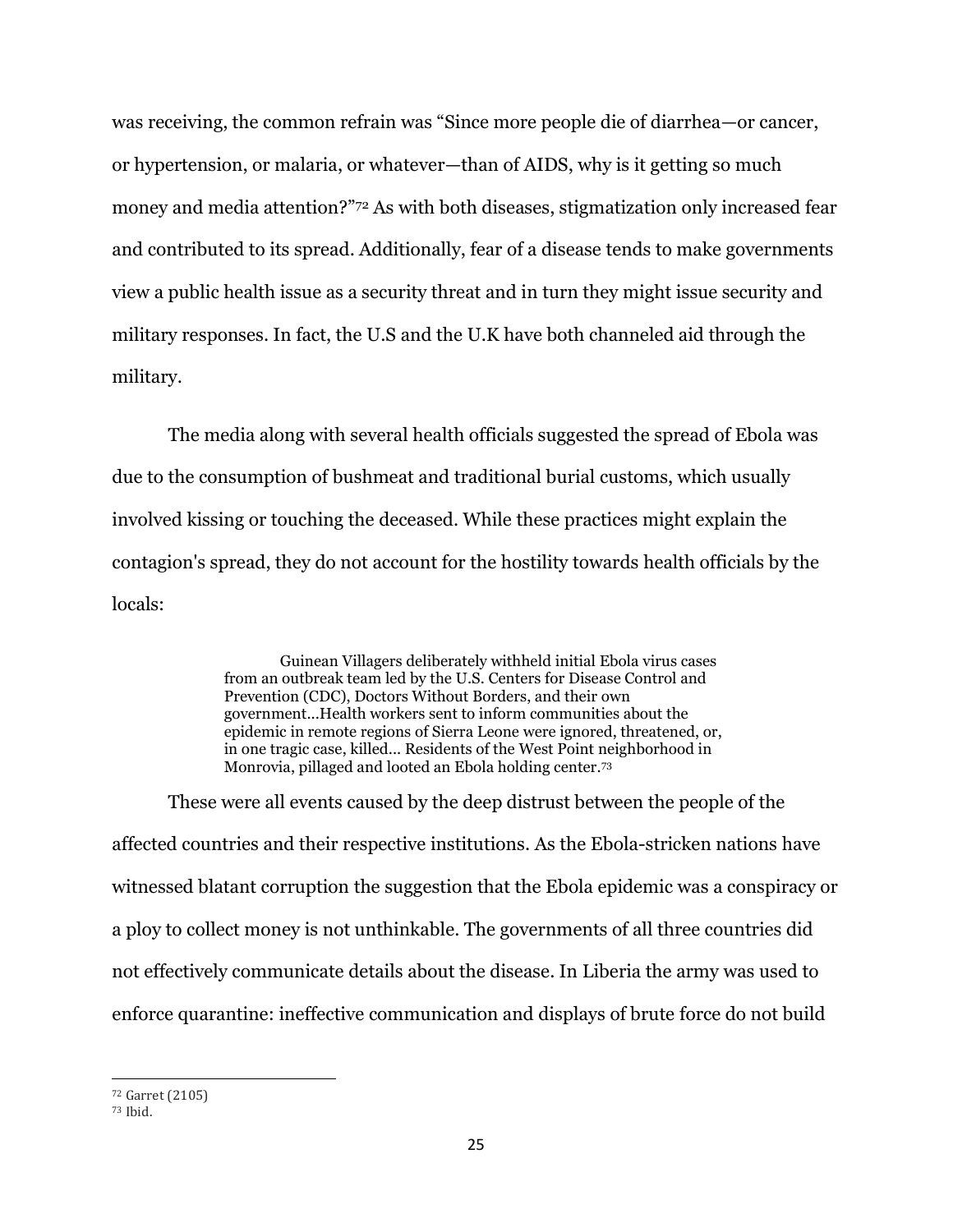trust. Rural villagers in Guinea, who are the most at risk for the virus, had no reason to trust corrupt government officials that barely interact with their respective regions in the past thirty years. Weeks before the epidemic struck Liberia, health workers went on a massive strike over pay and thus were viewed with suspicion when Ebola arose as rumors had spread that it was a plot to collect foreign aid. In fact, only a third of all public health officials in Liberia are paid. 74As for the residents of West Point, they were livid that an Ebola holding center was placed in their community overnight without any consultation.

When appropriately educated, locals were willing to change their beloved traditions and enforce self-quarantines. For example, villagers in Sierra Leone's Kenema District were willing to forgo traditional burials as long as the sanitized burials could be witnessed and, in some cases, done by members of the community trained for this purpose. 75A CDC report even indicated that locals protected themselves using "plastic bags and other household items". 76In rural villages in Sierra Leone, simple quarantines were created and imposed by the locals themselves. Guests were welcomed but then instructed to sit a few feet away. In another village, "the women's group agreed to stop traveling to trade in surrounding areas, and the young people's group agreed to stop attending parties in nearby villages".<sup>77</sup> Since these measures were created and wellunderstood by the locals, they were immensely successful.

<sup>74</sup> Ibid

<sup>75</sup> Sharma, A. e. (2014). Evidence for a Decrease in Transmission of Ebola Virus — Lofa County, Liberia, June 8–November 1, 2014. CDC.

<sup>76</sup> Ibid

<sup>77</sup> D'Harcourt (2015)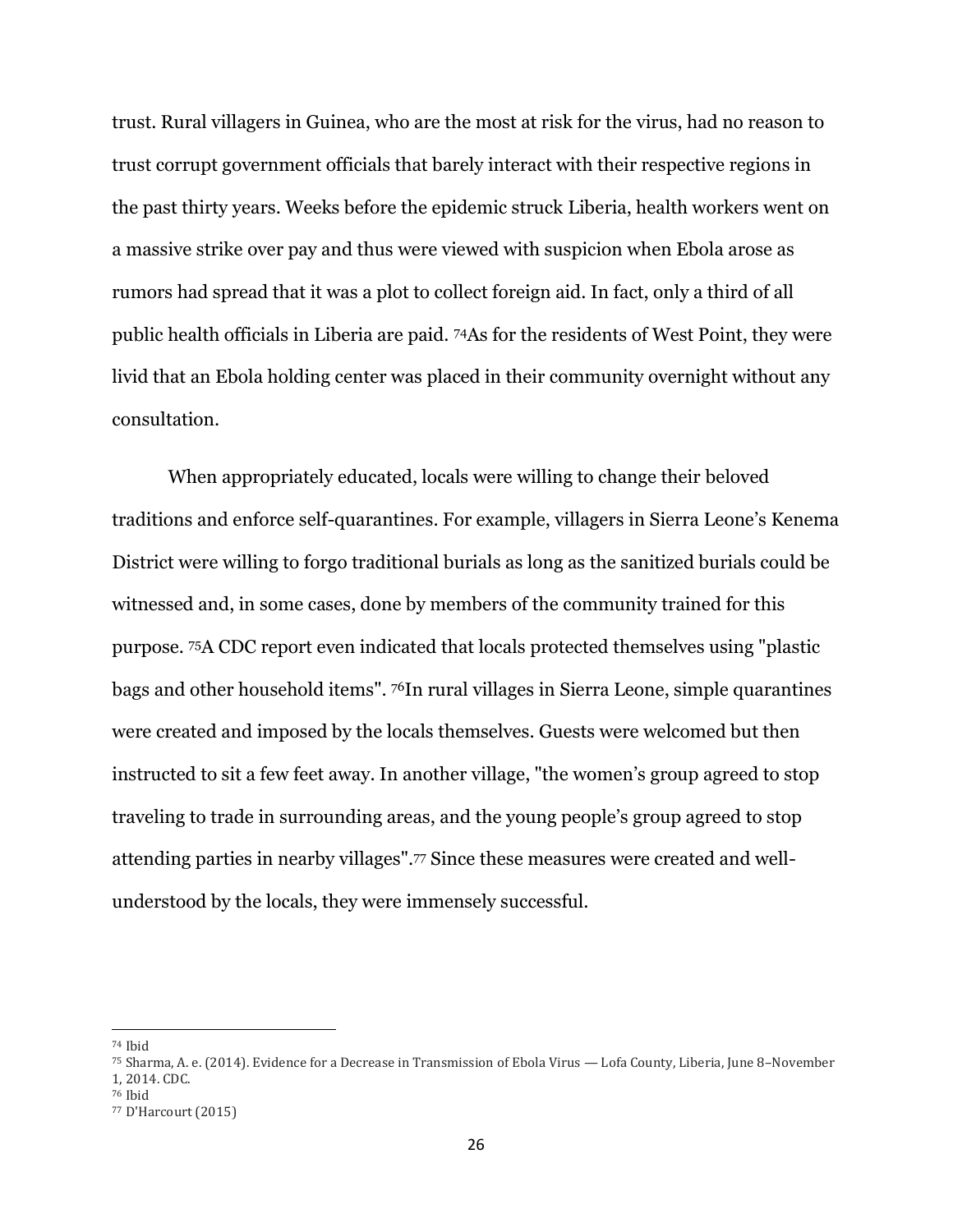#### **V. Conclusion & Policy Implications**

<span id="page-27-0"></span>Emile, the two-year-old who was patient zero in the outbreak, poked a major hole in global health policy and shed light on the weaknesses in the World Health Organization. The Ebola epidemic has raised the question of "Who acts for global health?" and has led to several reforms in the World Health Organization, as it attempts to restore its position as the leading entity on global health issues. Most of these reforms have focused on the expanding the IHR to include new, emergent and re-emergent diseases as well as non-infectious diseases. The IHR will also focus on developing core public health preparedness and response at national levels by designating national contacts in every member state to ensure adherence to the new regulations.<sup>78</sup> However, the language of these new reforms is rather vague in regards to *how* it intends to strengthen the public health institutions of developing nations, especially in postconflict societies. As a continent, Africa has 25 percent of the global disease burden but only 3 percent of the world's health workers. <sup>79</sup> Developing strong health institutions in the region is not an easy task, yet not impossible if development policies account for the local communities and their needs. Social actors in disadvantaged communities are knowledgeable and capable of acting in creative ways that ultimately transform structures from within<sup>80</sup> as seen in Cote d'Ivoire.

NSAs, such as MSF, which provided two-thirds of the treatment and care in the regions affected by Ebola, led the effort in the 2014 Ebola epidemic relief. While the approach of most NSAs excluded local input, they were critical in providing health

 $\overline{\phantom{a}}$ 

<sup>79</sup> Anyangwe, S. C., & Mtonga, C. (2007). Inequities in the global health workforce: the greatest impediment to health in sub-Saharan Africa. International journal of environmental research and public health, 4(2), 93-100.

<sup>78</sup>Sands, P., Mundaca-Shah, C., & Dzau, V. J. (2016). The Neglected Dimension of Global Security—A Framework for Countering Infectious-Disease Crises. New England Journal of Medicine.

<sup>80</sup> Metzl, J. M., & Hansen, H. (2014). Structural competency: Theorizing a new medical engagement with stigma and inequality. Social Science & Medicine,103, 126-133.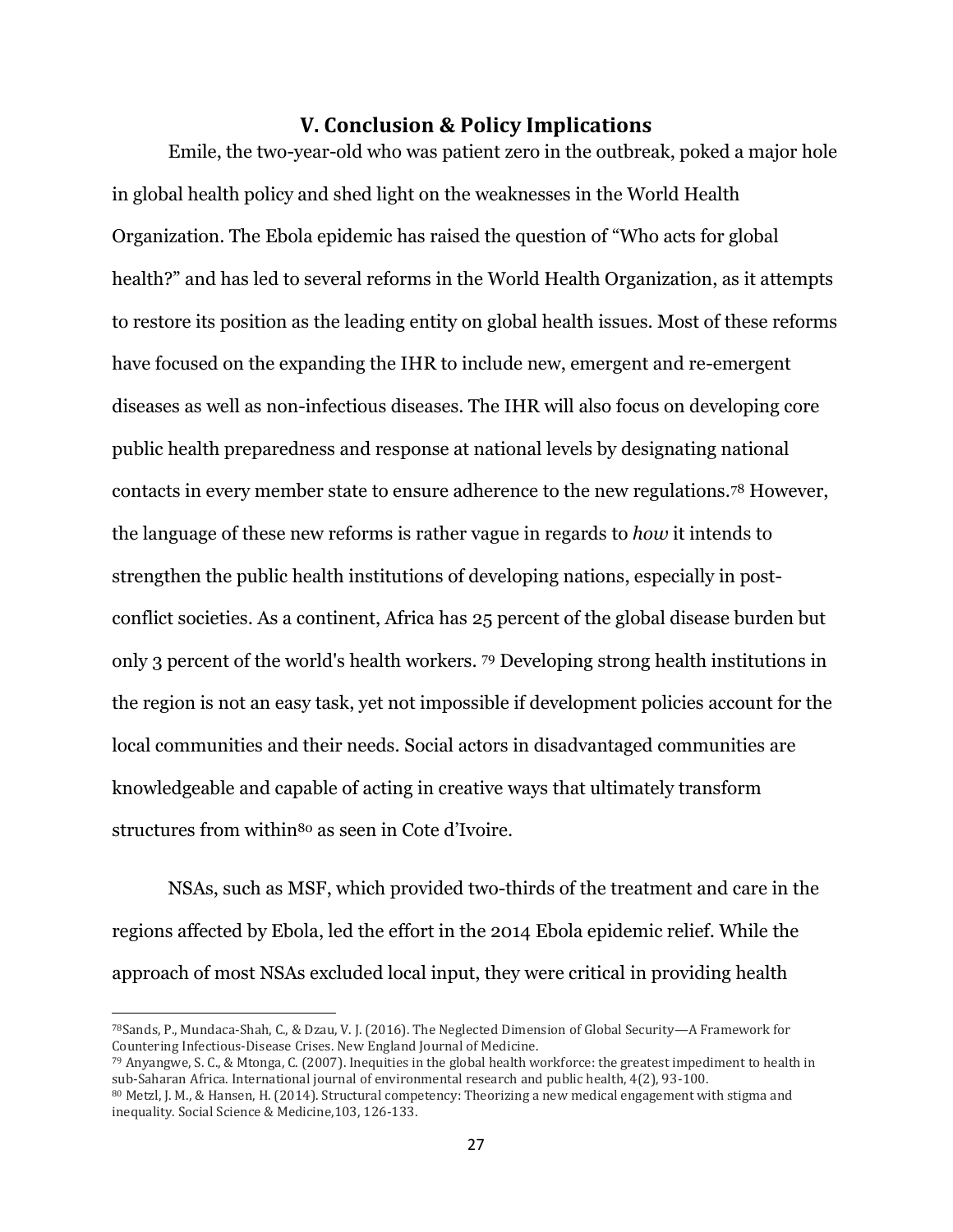necessities in West Africa and should not be completely excluded from future developments or crises. However, NSAs must be accountable to at least national governments and the World Health Organization. This lack of accountability arises from the fact that there is no one entity that leads the development process in developing nations. Too often are developing nations excluded from their own recovery or development; this exclusion leads to weaker national capacity. It also leads to the following: "NSAs that can pick and choose where they serve, under what policies, and for how long; a lack of protocols … and a dearth of deployment trained professionals"<sup>81</sup>

Health emergencies do not arise without some forewarning. Zoonoses, diseases that cross over from animals to infect human beings, such as HIV and Ebola have long been predicted.<sup>82</sup> While there is little incentive in the pharmaceutical industry to research and create vaccines or treatments for rare zoonotic diseases<sup>83</sup>, prevention is possible through other means. Prevention involves developing health education campaigns and improving educational, financial, and governance structures. Individual and population health is intricately linked to political and economic systems. Research has proven that "resource-poor environments elicit a range of physiological and cellular adaptive responses that lead to chronic diseases".<sup>84</sup>

Global health policy should look more systematically at how to strengthen countries in their health policy capacity at the national level and how to increase the

l

<sup>81</sup> Sehovic (2015)

<sup>82</sup> Ibid.

<sup>83</sup> Orphan drugs are medicinal products intended for the diagnosis, prevention or treatment of life-threatening or very serious diseases or disorders that are rare. As the FDA mandates that orphan drugs are not allowed to be patented, there is little incentive to develop orphan drugs as they are not profitable for pharmaceutical companies. As such, most orphan drugs come out of academia where the prime incentive is a dedication to research. A similar mandate also exists in the EU. 84 Ozanne, S. E., & Constância, M. (2007). Mechanisms of disease: the developmental origins of disease and the role of the epigenotype. Nature clinical practice Endocrinology & metabolism, 3(7), 539-546.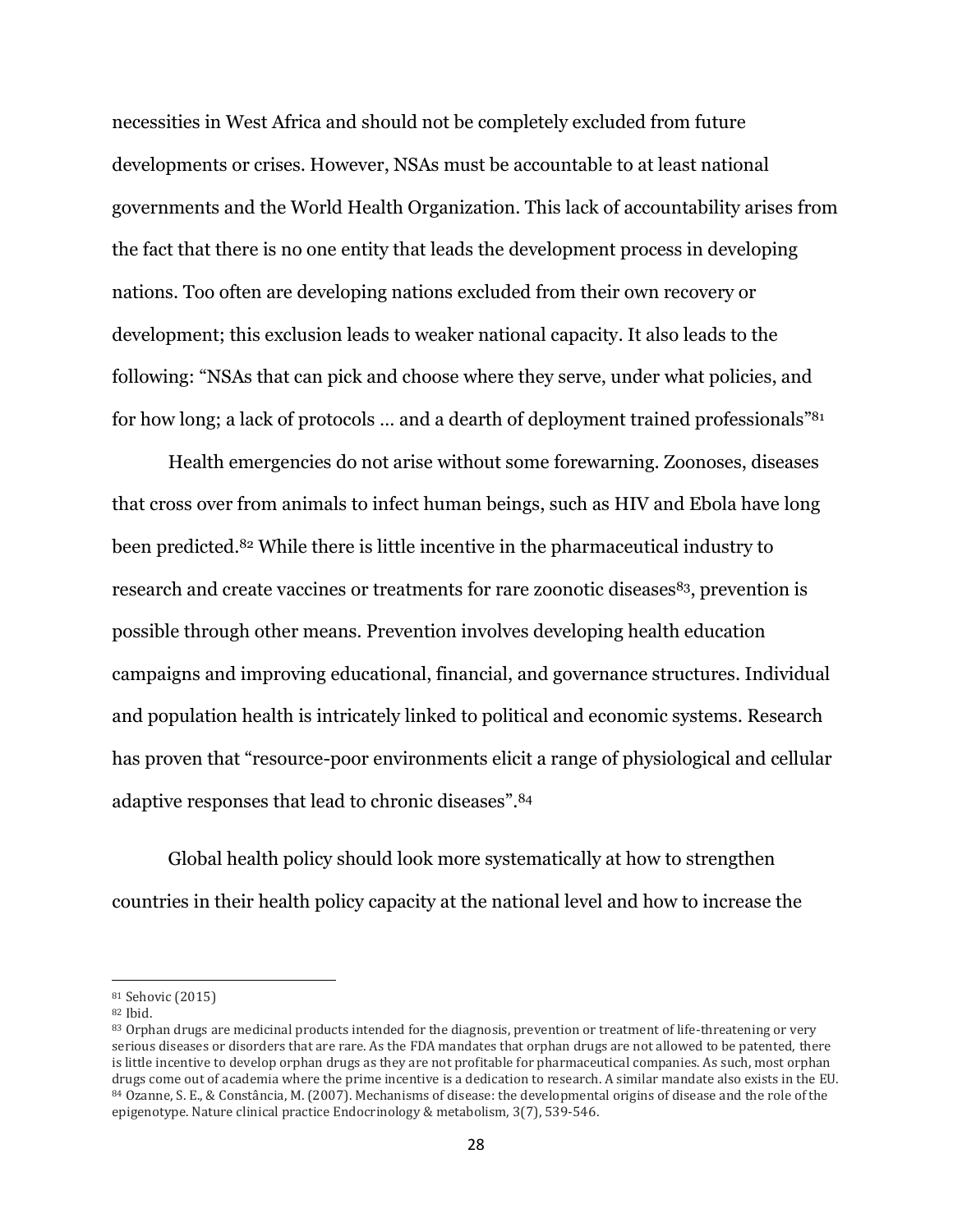accountability of NSAs.<sup>85</sup> There is a need for a multilateral global framework that can (a) provide an adequate rapid response for public health emergencies and (b) further develop national capacity of public health networks in weak nations. Most importantly, national capacity development should involve local stakeholders and be led by national governments. Weak states' public health institutions are also weak links in global health, strengthening them translates into a stronger global health network that would be more resilient to pandemics and rising non-infectious diseases such as diabetes and obesity.

Former US Health and Human Services Secretary Kathleen Sebelius and WHO Director-General Margaret Chan announced the Global Health Security Agenda (GHSA) in announced in February 2014; the GHSA is aimed at accelerating IHR implementation, particularly in resource-poor countries that lack the capacity to comply with the regulations. The GHSA consists of 50 nations, international organizations, and non-governmental stakeholders, acting as global entity leading NSAs. GHSA offers a structure through which developing states can seek assistance in developing core public health capacities, while maintaining a central role in guiding aid. The GHSA has 11 action packages that outline targets and objectives to be undertaken within five years.<sup>86</sup> The GHSA addresses the issue of no leadership among NSAs and would allow affected states to maintain control over the recovery and development process, thereby increasing their national capacity. This would allow weak states to grasp firmly their sovereignty and regain their responsibility as the provider of citizen rights and welfare.

<sup>85</sup> Kickbusch, I., & de Leeuw, E. (1999). Global public health: revisiting healthy public policy at the global level. Health Promotion International, 14(4), 285-288.

<sup>86</sup> The GHSA packages1. *antimicrobial resistance*; 2. *zoonotic diseases*; 3. *biosafety and biosecurity*; 4. immunizations; 5. *national laboratory systems;* 6. *surveillance systems*; 7. disease reporting; 8. *workforce development*; 9. emergency operations centers; 10. linking public health with law and conducting multi-sectoral rapid responses; and 11. medical countermeasures and personnel deployment.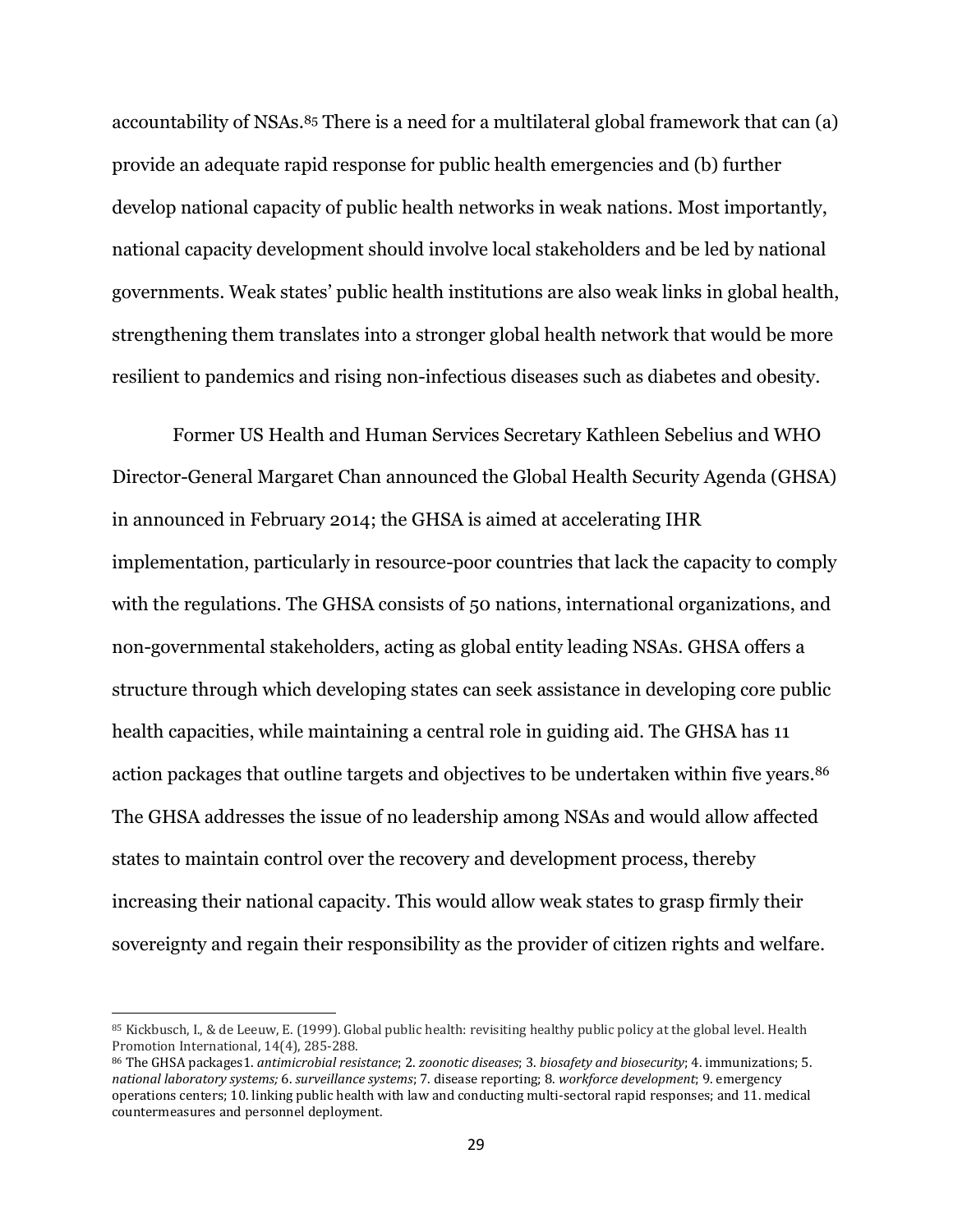The Ebola epidemic was nothing short of a tragedy that ravaged the alreadyfragile states of Guinea, Liberia and Sierra Leone. The international community failed to prevent adequately prevent the outbreak from spreading turning it into a regional epidemic. NSAs were too often viewing the tragedy of the epidemic rather than the solution of developing stronger health institutions. The GHSA will attempt to resolve the issue of NSAs "non-leadership" and allow states to maintain their sovereignty in the times of crisis but also develop their capacities beforehand. Long-term research is needed to assess the effect of the GHSA on weak states' development. It is eventually up to the states themselves to assert their sovereignty and be assisted by NSAs to develop their capacity.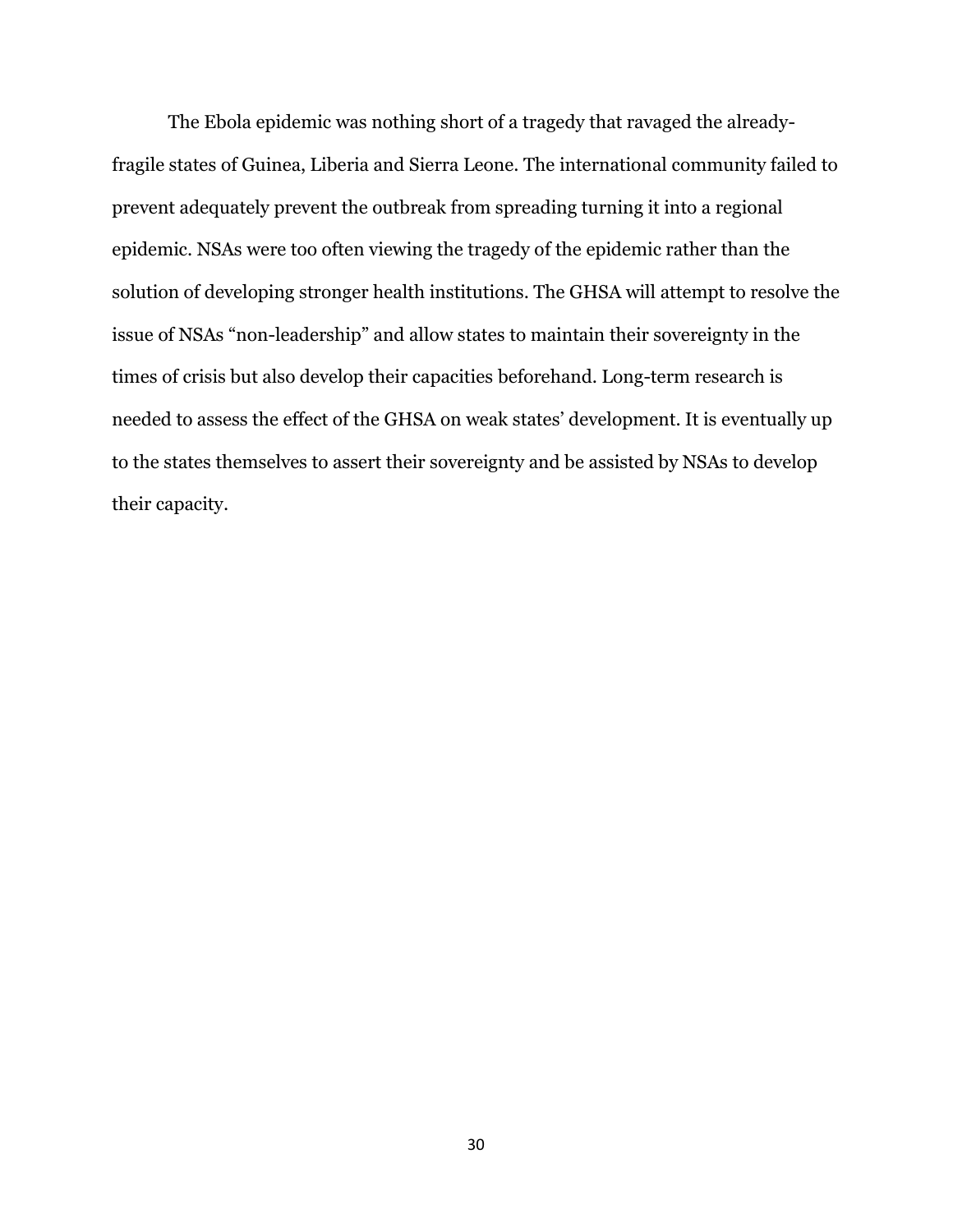#### **Bibliography**

Alesina, A. (1992). *Political models of macroeconomic policy and fiscal reform.* World Bank.

- Amadou, S. &. (2014). Understanding the Economic Effects of the 2014 Ebola Outbreak in West Africa. *Brookings Institute: Africa in Focus*.
- Anyangwe, S. C. (2007). Inequities in the global health workforce: the greatest impediment to health in sub-Saharan Africa. *3. International journal of environmental research and public health*, 93-100.
- Associated Press. (2015, November 29). *Interactive document archives*. Retrieved from <http://hosted.ap.org/specials/interactives/\_documents/who-ebola-emails/>
- Beaglehole, R. &. (2000). The changing global context of public health. *The Lancet*, 495-499.
- Buse, A. &. (2008). Politics, and Public Health Policy Reform. *International Encyclopedia of Public Health*, 163-170.
- Campbell, J. (2014, August 5). Former Ambassdor to Nigeria '04-'07 and African Specialist Senior Fellow with the Council on Foreign Relations. . (L. Epatko, Interviewer)
- Chippaux, J.-P. (2014). Outbreaks of Ebola Virus Disease in Africa: The Beginnings of a Tragic Saga. *Journal of Venomous Animals and Toxins including Tropical Diseases*.
- Conteh-Morgan, E. Š. (n.d.). La vision du monde de la Chine et les représentations de so n engagement en Afriqu. *Self-translated.*
- Costello, A. a. (2005). The case for a new Global Fund for maternal, neonatal, and child survival. *The Lancet*, 603-605.
- Coulibaly, D. (2014, October 29). Regional Health Director. (G. Warner, Interviewer)
- D.Brown, L. (2010). The Political Face of Public Health. *Public Health Reviews*, 155-173.
- D'Harcourt, E. (2015, December 08). Three Myths About Ebola. *Foreign Affairs*.
- Dixon MG, S. I. (2014). *Ebola viral disease outbreak—West Africa.* CDC.
- Fidler, D. P. (1997). The globalization of public health: emerging infectious diseases and international relations. *Indiana Journal of Global Legal Studies*, 11-51.
- Flynn, D. a. (2014, October 23). *Aid Workers Ask Where Was WHO in Ebola Outbreak?:Reuters*. Retrieved November 23, 2014
- Frieden, T. R. (2015). Ebola in West Africa—CDC's Role in Epidemic Detection, Control, and Prevention. *Emerging infectious diseases*.
- Garrett, L. (2015, December 09). Ebola's Lessons. *Foreign Affairs*.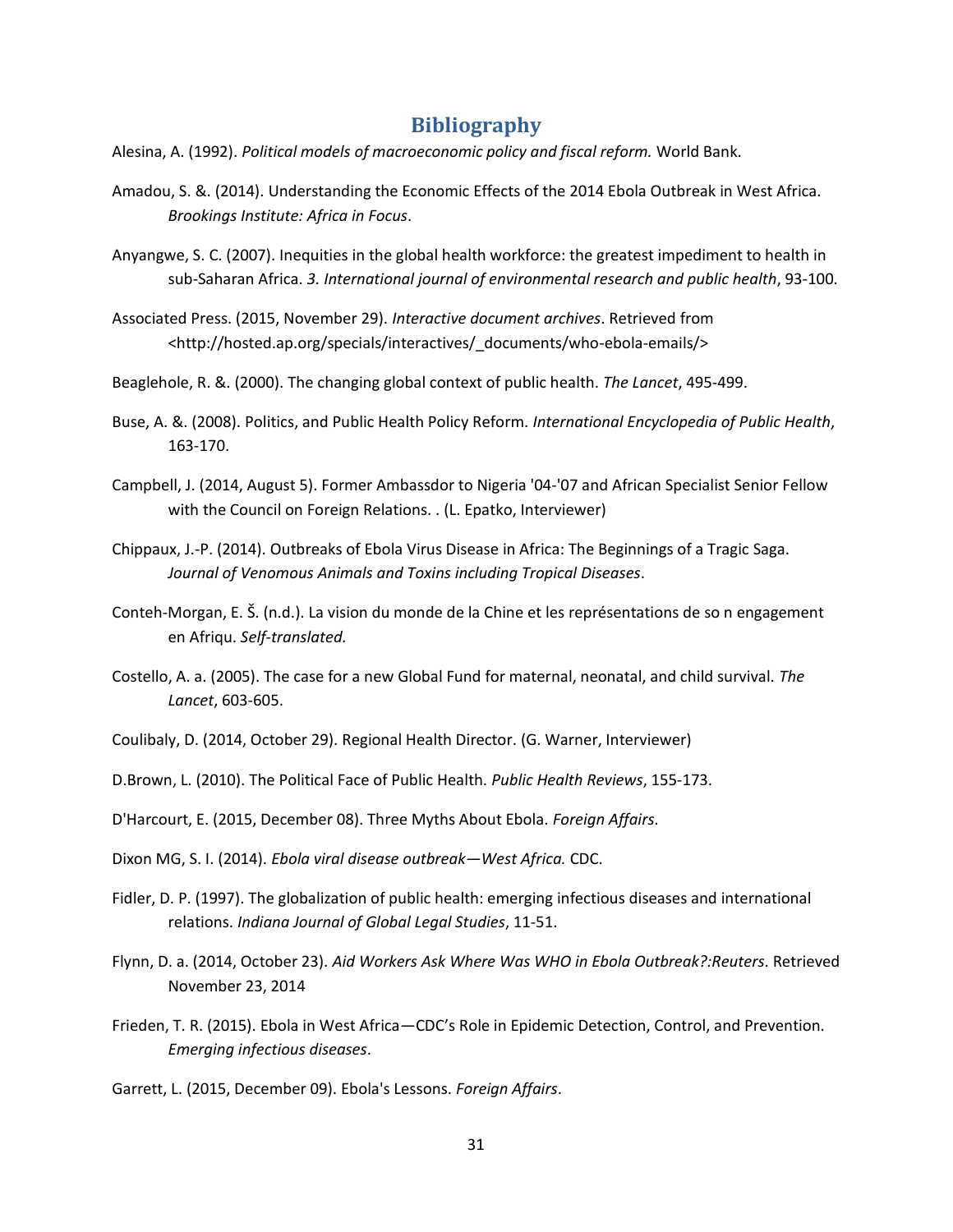Gilliam, E. (2014). *In Côte d'Ivoire, Ebola knocking on the door.* UNICEF.

- Gonzalez, W., & Munar, A. (2003). *The Political Economy of Social SectorReforms. Region II,.* Washington,DC: Inter American Development Bank.
- Graham Saunders, S. &. (2013). Marketing-driven philanthropy: the case of PlayPumps. *European Business Review*, 321-335.
- Hay, P. (2014, September 17). *Ebola: Economic Impact Already Serious; Could Be "Catastrophic" Without Swift Response.* Retrieved February 14, 2015, from World Bank: . Retrieved from World Bank: http://www.worldbank.org/en/news/press-release/2014/09/17/ebola-economic-impactserious-catastrophic-swift-response-
- Human Rights Watch . (2010). *Guinea: Witnesses Describe Security Force Excesses.*
- Kaufman, H. (1966). The political ingredient of public health services: a neglected area. *Milbank Mem Fund Q.*
- Kickbusch, I. &. (1999). Global public health: revisiting healthy public policy at the global level. *Health Promotion International*, 285-288.
- Lasry, E. (2014, August 31). Tropical Medical Advisor at Medicins Sans Frontier. (H. Sreenivasan, Interviewer)
- Macfarlane, S., Muli-Musiime, F., & Racelis, M. (2000). Public Health in Developing countries. *The Lancet*, 841-846.
- Metzl, J. M. (2014). Structural competency: Theorizing a new medical engagement with stigma and inequality. *. Social Science & Medicine*, 126-133.
- Morse, S. (2014, August 31). Professor of Epidemiology, Mailman School of Public Health at Columbia University. . (H. Sreenivasan, Interviewer)
- Nishiura, H., & Chowell, G. (2015). Theoretical Perspectives on the Infectiousness of Ebola Virus Disease. *Theoretical Biological and Medical Modelling 12.1*.
- North, D. (1990). *Institutions, Institutional change and Economic Performance.* Cambridge,UK: Cambridge University Press.
- Oliver, T. (2006). The Politics of Public Health Policy. *Annual Review of Public Health*, 195-223.
- Ozanne, S. E. (2007). Mechanisms of disease: the developmental origins of disease and the role of the epigenotype. *Nature clinical practice Endocrinology & metabolism*, 539-546.
- Palmer, M. (2014, July 11). *Ivory Coast: Stopping Ebola at the Border.* Retrieved March 23, 2016, from CARE International: http://www.care.org/impact/stories/ivory-coast-stopping-ebola-borders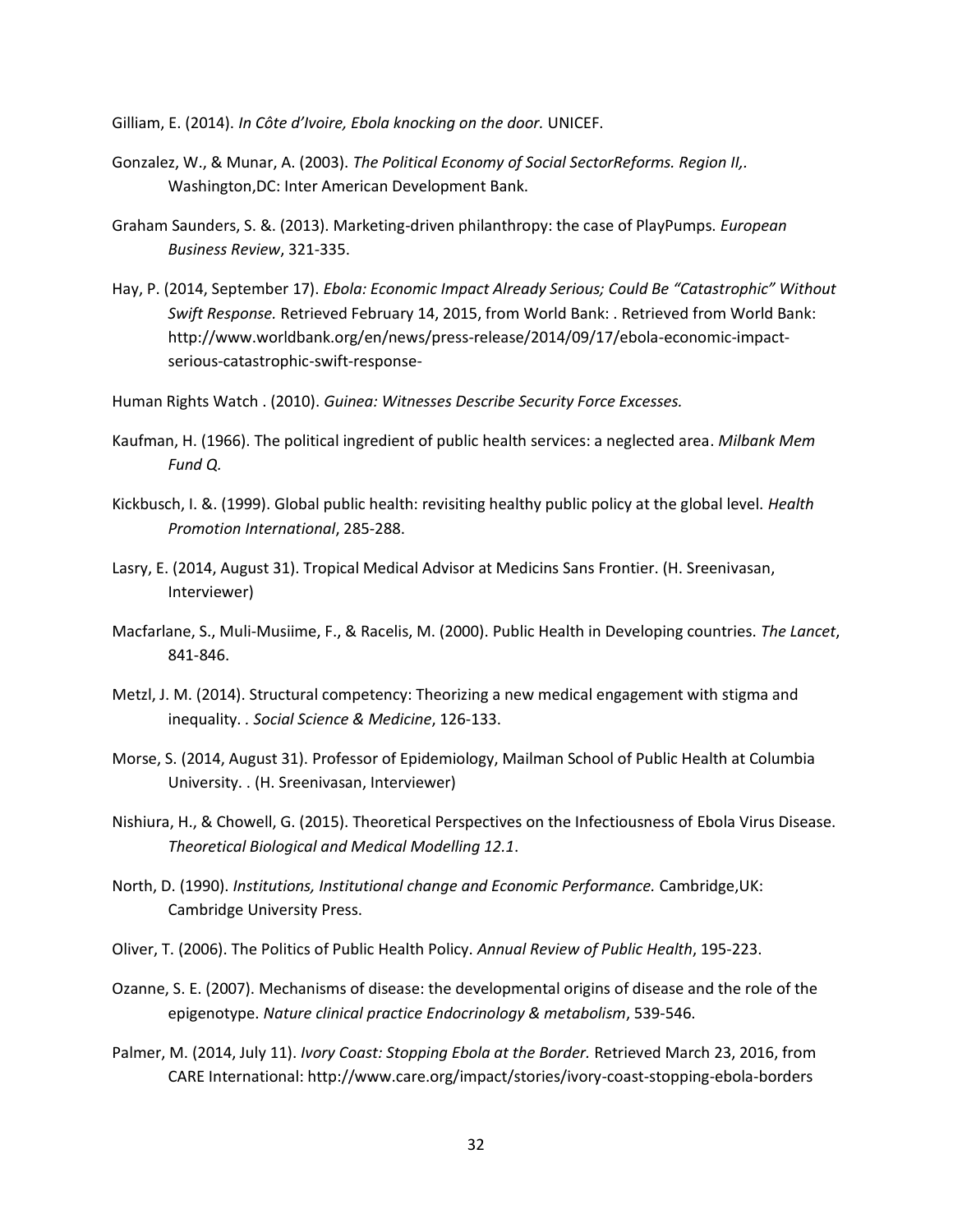- Pye, L. W. (1965). The Concept of Political Development. *Annals of the American Academy of Political and Social Science*, 1-13.
- Quigley, F. (2015, December 9). The Poor and the Sick. *Foreign Affairs*.
- Rodrik, D. (2014). *World Too Complex For One-Size-Fits-All Models.* Retrieved 2 December, 2015, from Havard Kennedy School : <http://www.hks.harvard.edu/news-events/news/newsarchive/world-complex>
- Sands, P. M.-S. (2016). The Neglected Dimension of Global Security—A Framework for Countering Infectious-Disease Crises. *New England Journal of Medicine.*
- Schuller, M. (2007). Invasion or infusion? Understanding the role of NGOs in contemporary Haiti. *Journal of Haitian Studies* , 96-119.
- Sehovic, A. B. (2015). Where are rights? Where is responsibility? Who acts for global public health? *Air & Space Power Journal-Africa and Francophonie 6.3*, 35-49.
- Sharma, A. e. (2014). *Evidence for a Decrease in Transmission of Ebola Virus — Lofa County, Liberia, June 8–November 1, 2014.* CDC.
- Sun, L. (2014, September 11). *Global response to Ebola marked by lack of coordination and leadership.* Retrieved March 23, 2016, from Washington Post: https://www.washingtonpost.com/national/health-science/global-response-to-ebola-markedby-lack-of-coordination-and-lea
- Szreter, S. &. (2004). Health by association? Social capital, social theory and the political economy of public health. *International Journal of Epidemiology*, 650-667.
- (2013). *The World FactBook: Phyiscian Density.* CIA.
- Topka, K. H., Kaufmann, A., & Zanker, F. (2015). The Ebola Outbreak in Comparison: Liberia and Côte d'Ivoire. *African Affairs*, 72-91.
- Traore, M. (2014, October 29). Field Coordinator, CARE International. (G. Warner, Interviewer)
- U.N. Development Programme. (2015). *Goal 3: Good health and well-being.* United Nations. Retrieved from http://www.undp.org/content/undp/en/home/sdgoverview: /post-2015-developmentagenda/goal-3.html
- U.S. State Department. (2014). *Country Reports on Human Rights Practices for 2013.* Retrieved February 27, 2015
- UNDP. (2015). *Goal 3: Good health and well-being*. Retrieved from UNDP: http://www.undp.org/content/undp/en/home/sdgoverview/post-2015-developmentagenda/goal-3.html